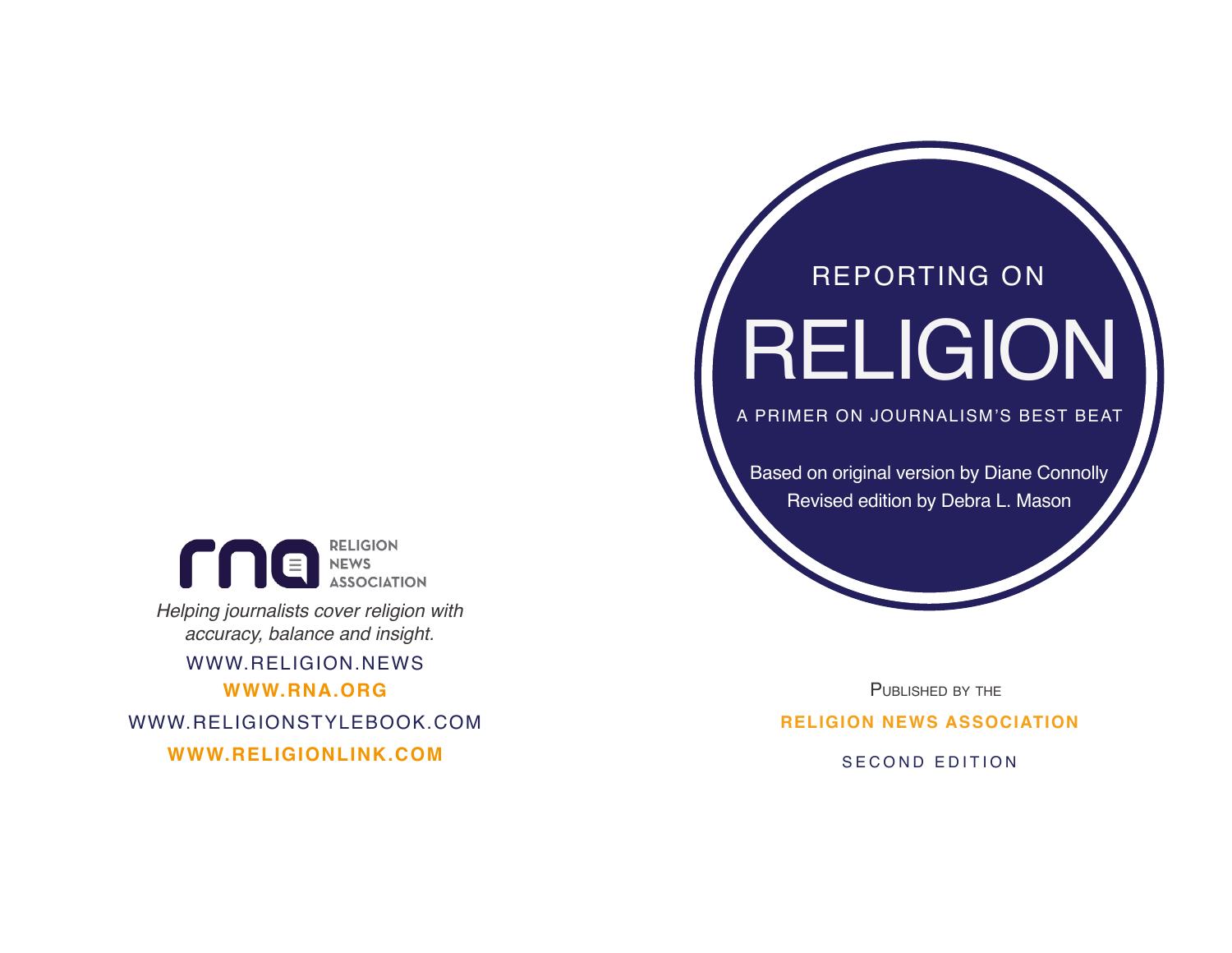*Based on original version by*

#### **DIANE CONNOLLY**

*Revised edition by*

#### **DEBRA L. MASON**

*Contributing Editor*

#### **BRIAN PELLOT**

*Designer*

**T.J. THOMSON**

*Copy Editor* **MARY GLADSTONE**

**© 2016 RELIGION NEWS ASSOCIATION COLUMBIA, MO, U.S.A.**

All rights reserved. No portion of this book may be copied or used without express permission of the copyright holder.

> **To view or download a digital version of this guide, please visit www.ReligionLink.com.**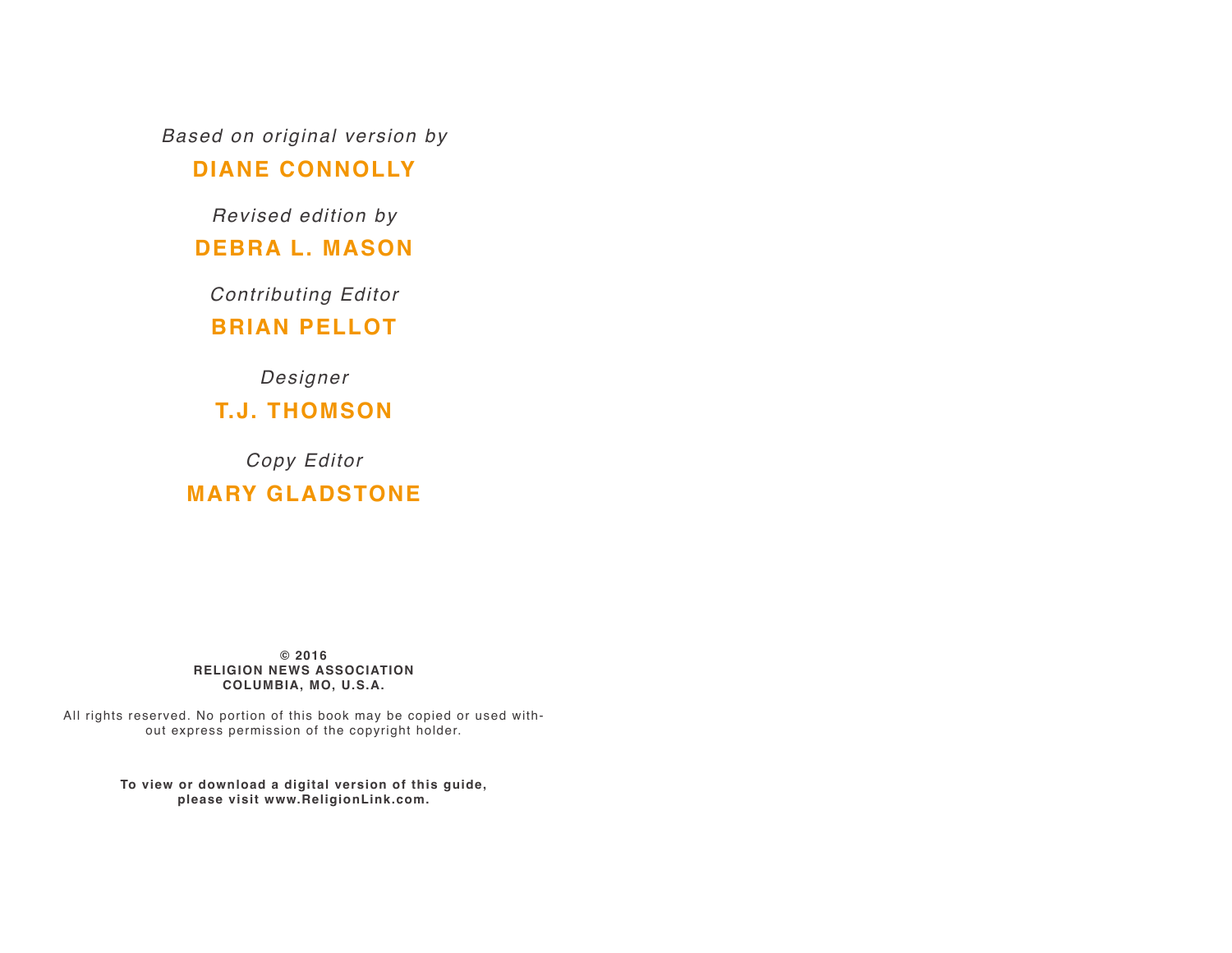# TABLE *OF* **CONTENTS**

#### **CHAPTER ONE**

#### The basics

| Should journalists be religious themselves? 10 |
|------------------------------------------------|
| How to specialize in religion news11           |
| Who makes a great religion journalist? 13      |

#### **CHAPTER TWO**

#### **CHAPTER THREE**

| <b>Resources</b> |  |
|------------------|--|
|                  |  |
|                  |  |
|                  |  |

#### **CHAPTER FOUR**

| Etiquette |  |
|-----------|--|
|           |  |

#### **CHAPTER FIVE**

| Religion in the public square 56 |  |
|----------------------------------|--|

#### **CHAPTER SIX**

Issues for reporters and editors

| Reporting on people you disagree with  62 |  |
|-------------------------------------------|--|
|                                           |  |
|                                           |  |
|                                           |  |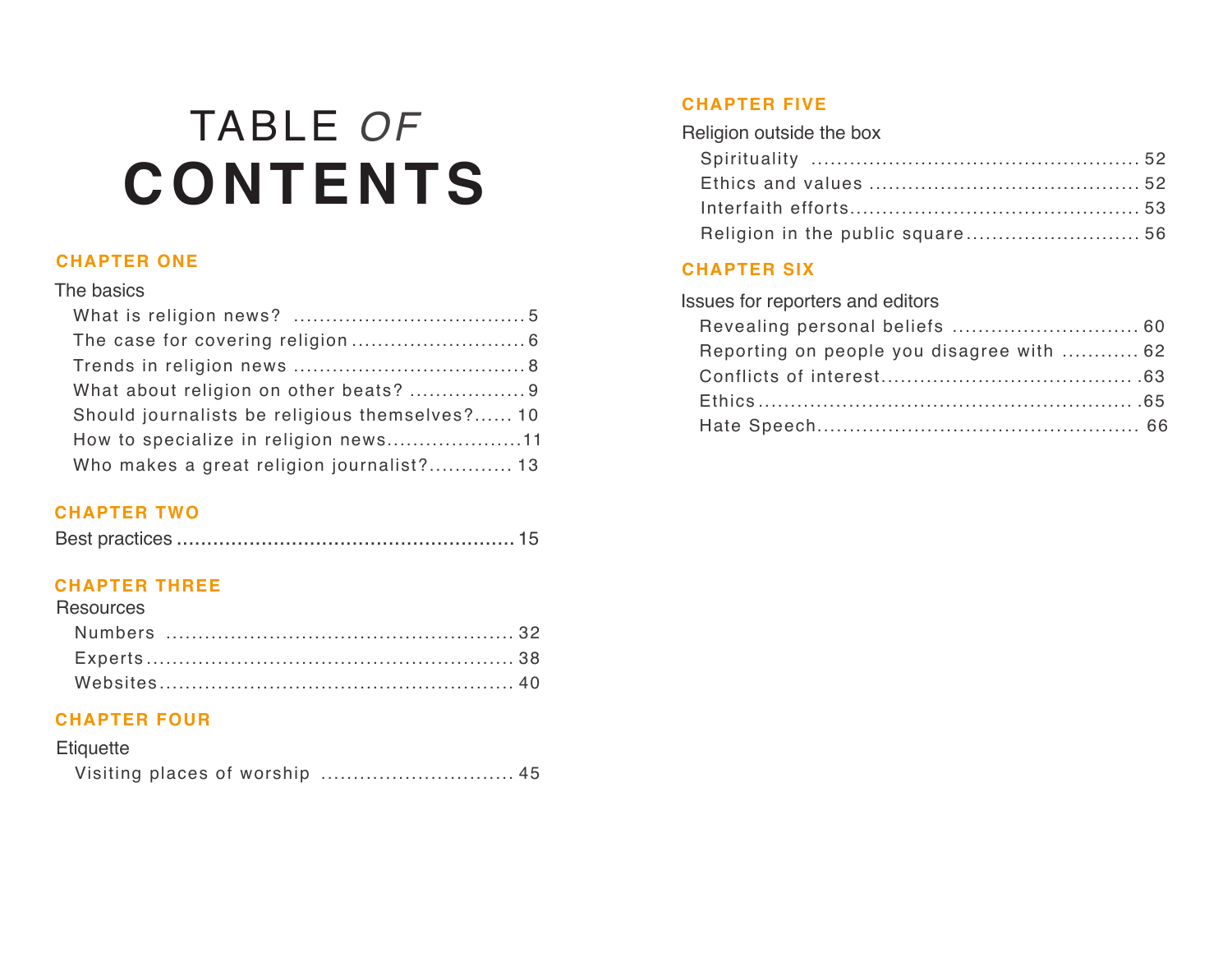CHAPTER ONE

# **The basics**

*The who, what and why of religion coverage*

Ask people why they read, listen to or watch the news and they'll probably mention sports, politics, crime, schools, business and lifestyle features. Religion almost never makes the top of the list. But, belief and spirituality are a powerful undertow in so many of the stories of our day. Too often, that undertow remains invisible to media audiences because journalists don't acknowledge its

persistent pull. Life is full of tales of good versus evil, struggles amid hardship, transformation, reconciliation, forgiveness, success against the odds, grief, community and family—all themes highlighted by religious traditions.

## What is religion news?

Religion news is any story in which religion, faith, spirituality beliefs, values or ethics play a significant role. Any topic and any type of story can be religion news:

- Breaking news, investigative reporting, trend stories, features, profiles and analysis.
- International, national and local news, politics,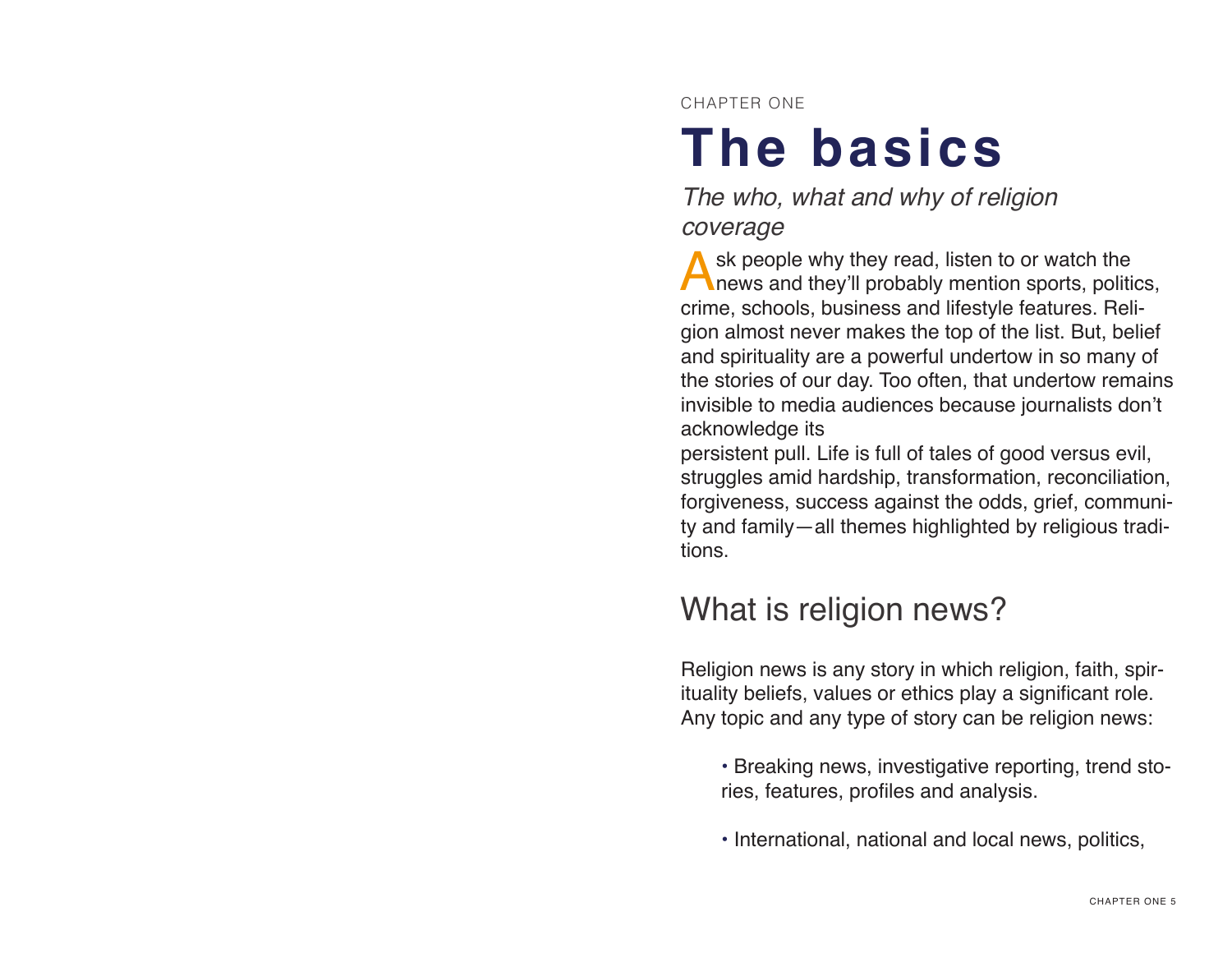sports, business, education, crime, arts and entertainment, science, health, lifestyles, fashion, travel, food and more.

• Stories about one religion, several religions or interactions among them; stories about institutional religion (individual houses of worship, denominations or entire religions); stories about religion or

spirituality that take place outside institutional walls and stories about non-believers of all types.

• Beyond news, religion is a frequent topic of opinion columns, commentary, editorials and blogs.

## The case for covering religion

Religion is interesting and important, but media organizations should also cover religion because it's a good business move. We now have better data than ever regarding what audiences want and need, but listener/ reader/viewer surveys on religion coverage are relatively scarce. There is a persuasive case to be made that a disconnect exists between what audiences think and what journalists say about religion news quality.

> Religion is one of the most complex sub-<br>jects journalists cover, requiring precision<br>in wording, attention to nuance and know<br>edge of a wide range of religious traditions jects journalists cover, requiring precision in wording, attention to nuance and knowledge of a wide range of religious traditions.

**2** Religion stories connect with readers and<br>viewers. Connecting with audiences is<br>a universal goal of media organizations.<br>Many religion iournalists say they get more auviewers. Connecting with audiences is a universal goal of media organizations. Many religion journalists say they get more audience feedback than any other types of stories they've covered.

Many issues around religion are related to<br>scripture. Religion news specialists must<br>become knowledgeable about scripture<br>and which experts they can rely on to interpret scripture. Religion news specialists must become knowledgeable about scripture and which experts they can rely on to interpret debates over it.

Journalists are expert at reporting facts,<br>but religion reporters also become skilled<br>at reporting about beleifs that cannot be<br>proved. They learn to ask questions in a rebut religion reporters also become skilled at reporting about beleifs that cannot be proved. They learn to ask questions in a respectful manner while maintaining the skepticism necessary to report the news.

Public records and open meeting laws<br>don't apply to most religious groups in<br>the U.S. and other countries, so religious<br>reporting depends heavily on interviews. To don't apply to most religious groups in the U.S. and other countries, so religion reporting depends heavily on interviews. To get great stories, it helps immensely to have a reporter who has cultivated sources.

Religion journalists' expertise is invaluable<br>for breaking news coverage of shootings at<br>houses of worship, terrorism attacks done<br>in the name of faiths, hate crimes, court rulings for breaking news coverage of shootings at houses of worship, terrorism attacks done in the name of faiths, hate crimes, court rulings and legislation involving religion.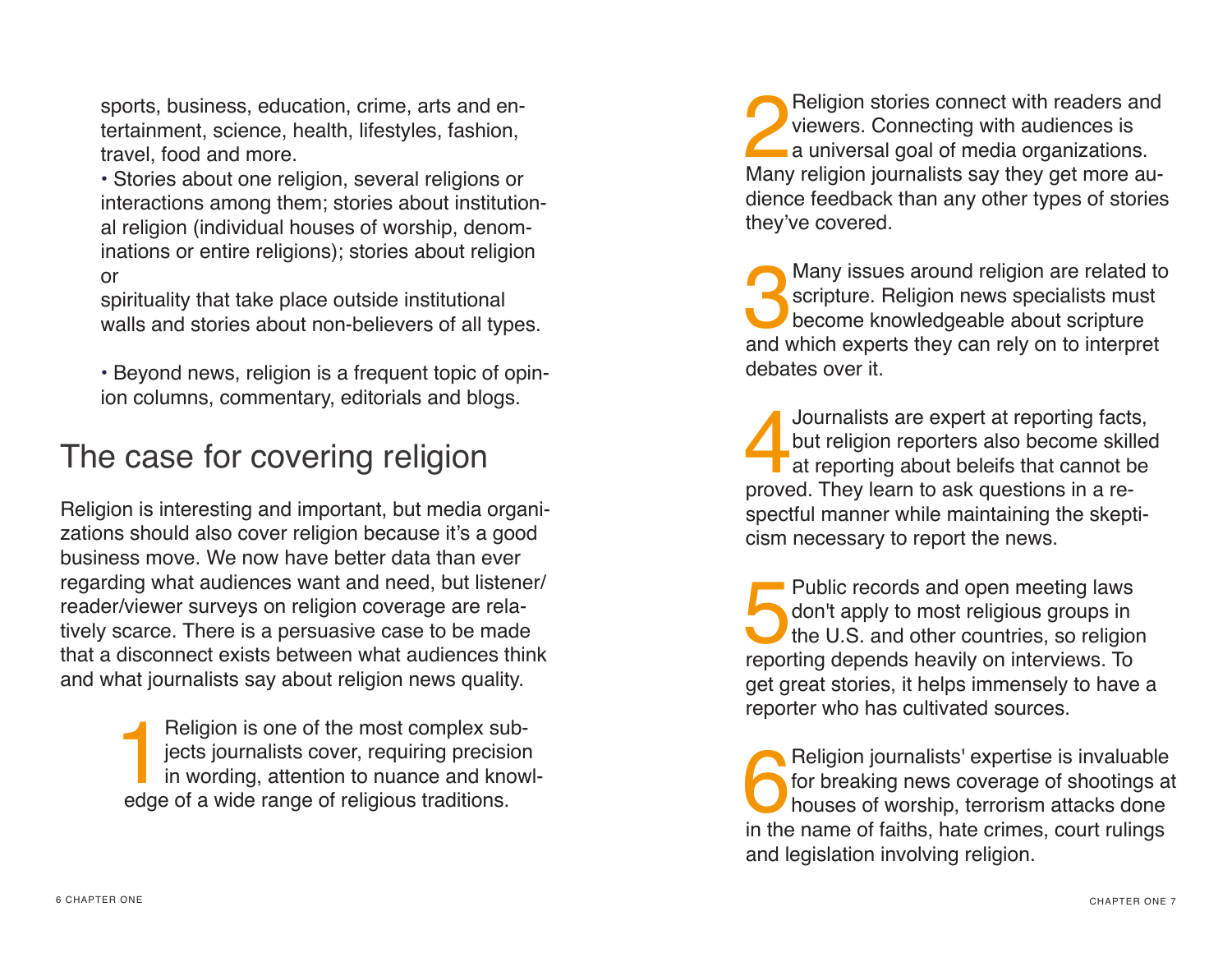## Trends in religion news

Notions about what religion news is and where it belongs have changed dramatically in the past few decades. For 100 years in the U.S., religion was usually relegated to the "church page," where stories of denominational policies and church anniversaries played a starring role. Now news about many different faiths tops front pages and homepages around the world. What's changed?

 • Many countries are more religiously diverse, and their religious demographics are constantly shifting.

• People are practicing their faiths in different ways, often switching houses of worship, eschewing the faith they were raised in, blending the practices of more than one tradition, or choosing to express their faith outside of religious institutions.

• Crimes such as sexual abuse, terrorism and financial wrongdoing have thrust religious groups onto the front page.

• Religious freedom and accommodation debates around abortion, end-of-life issues, marriage, gender, sexuality, education, immigration and more are raging internationally.

While the number of reporters assigned to the

religion beat seems to have peaked in the 1990s, in

2013 news organizations such as the Boston Globe and the Washington Post unveiled experiments with online verticals—in-depth religion pages on their news websites. New jobs on the beat are emerging all the time.

## What about religion on other beats?

#### **FAST FACTS**扈

A major newsweekly once misquoted the late Rev. Jerry Falwell as referring to an "assault ministry" when he actually said "a salt ministry," a reference to Matthew 5:13.

Religion reporters don't have a monopoly on spirituality and generally appreciate it when other reporters acknowledge faith and belief in their stories — especially if it's done well.

Some guidelines:

• Whenever religion and faith are significant factors in a story, that should be acknowledged, no matter who is covering it. When a mother says God saved her baby from a fire, quote it. When a politician says his Catholic faith led him to vote against stem cell research, quote it. Better yet, ask more questions.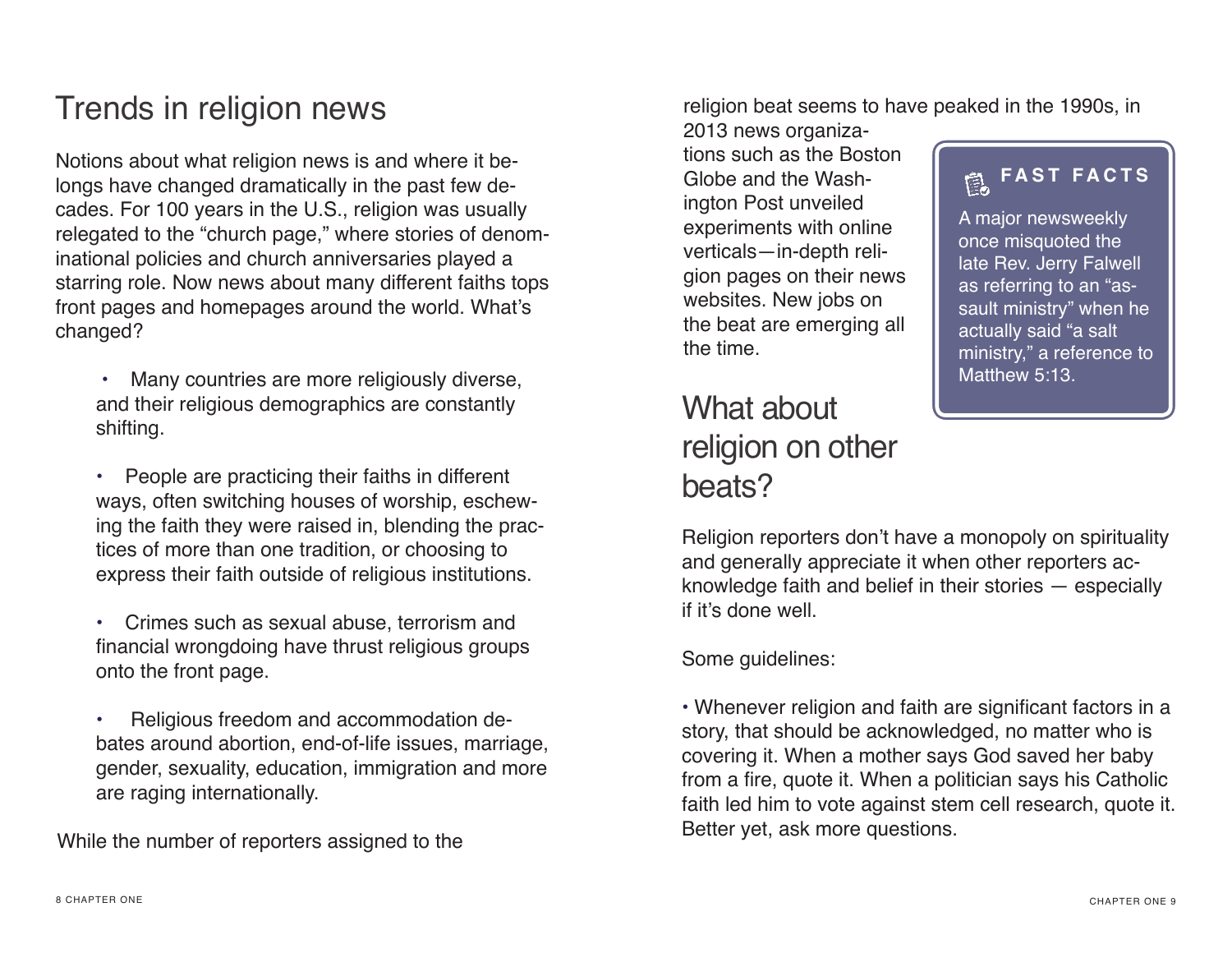• Include religion in breaking news and team coverage. When a student's speech is censored because she talked about Jesus or when a mosque's windows are shot out, religion journalists can help with coverage, provide sources and background, and/or urge editors and producers to explore where faith fits in.

• Religion journalists should be good ambassadors for their beat. When another department is working on a story that touches on religion, offer sources and background to help them get the religion angle right.

• Most religion stories overlap with other beats. If a faith leader is a radio personality, turf battles can be minimized if the entertainment and religion reporters coordinate.

## Should journalists be religious themselves?

Just as political reporters are not required to be partisan, journalists who report on religion for general circulation media aren't required to align with a particular faith. Religion beat reporters include Christians of all kinds, Jews, Muslims and members of other faiths, as well as atheists and agnostics. Whatever their own beliefs, good journalists must adhere to the professional values of balance and fairness when writing about people's beliefs, whehter or not they agree with them.

## How to specialize in religion news

Religion News Association estimates that up to 500 journalists in North America regularly spend part of their day reporting on religion. Many of those cover religion full-time, particularly at newspapers but a good number do not. Few news outlets have more than one reporter on the religion beat full time, and

even fewer have editors or producers who specialize in religion.

If you want to specialize in religion, you can apply for a full-time position, or begin including religion in your stories and use your track record to lobby for a full-time position. Some reporters write for features editors, while others work for local news desks. A few cover religion nationally for large-circulation newspapers, news magazines, websites or television



**53% of Americans surveyed in 2014 by Pew Research Center said religion was "very important" in their daily life.** 

**23% said religion was "somewhat important," 11% said it was "not at all important," and 11% said they did not know.**

Internationally, religion reporters are a rarity. Most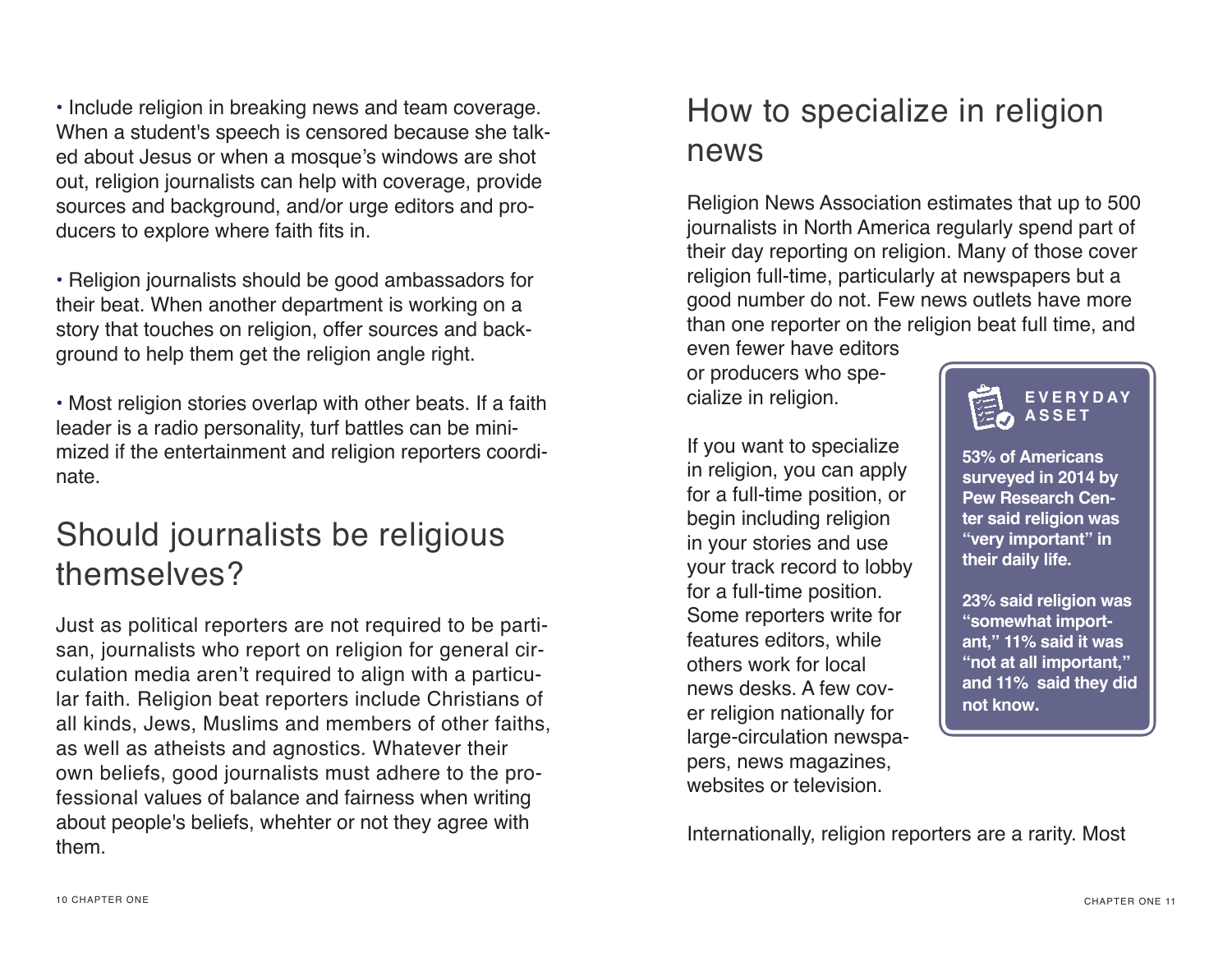people writing about religion outside the U.S. are columnists or bloggers.

Outside the U.S., the greatest number of religion writers work in one small place: The Vatican. The Catholic Church is the world's largest single faith group and, as such, it garners sizable attention from media. Yet even that can wax and wane. Media outlets expanded their Vatican coverage as Pope Francis' popularity grew beyond that of his more reserved predecessor, Pope Emeritus Benedict XVI.

There is no one "right" way to cover religion. Reporters and news organizations tailor the beat to the demands and interests of their readers, viewers and listeners; the area they cover; and their staffing. Most extol the value of a mix of religion stories — hard news, trends, feature stories, profles, perspective or analysis pieces, and daily coverage of events.

What can you do to improve your ability to cover religion? Most religion reporters recommend a degree in journalism. A good number acquire an undergraduate or graduate degree in religion, either through a religious school or a secular university program. Many learn on the job through reporting and reading extensively on their own. More and more, reporters take advantage of the expanding opportunities to attend conferences, such as Religion News Association's annual conference, as well as workshops and fellowships that focus on region.

## Who makes a great religion journalist?

Other traits that are assets for religion journalists:

- Respect for the role of faith in people's lives.
- Immense curiosity about religion and a willingness to learn — and keep learning — about it.

• An abiding sense of fairness and balance, and an understanding that there are often more than two sides to a story.

• The absence of any interest in pushing any religious viewpoint.

• A commitment to covering all kinds of diversity — of faith, both within Christianity and outside of it, and of ethnicity, gender, economic status and geography.

• Willingness to spend time with all sorts of people in the places where they live, gather and worship. Willingness to work through language and cultural challenges.

• Strong news skills, because religion includes much more than feature stories.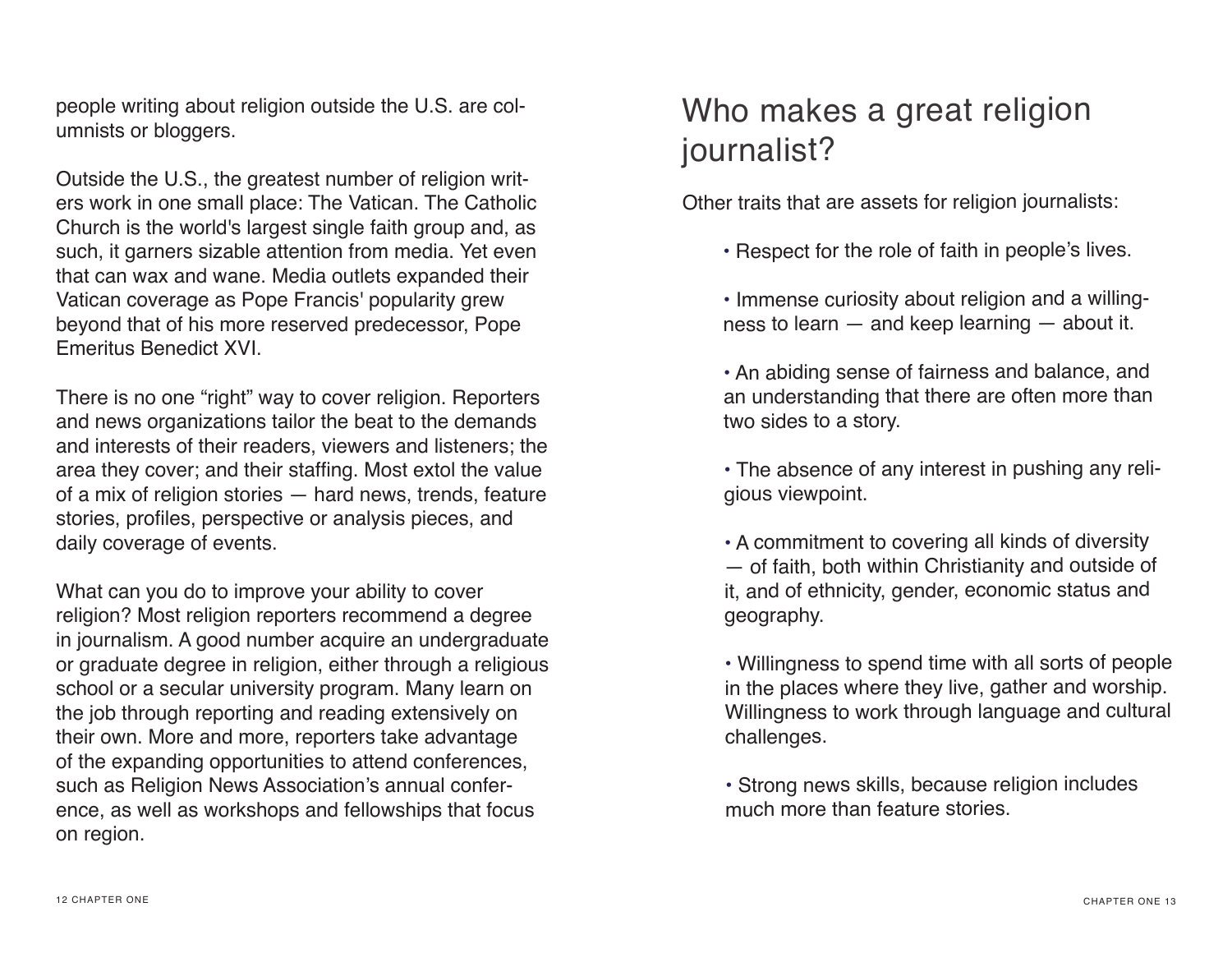CHAPTER TWO

# **Best practices**

*Finding the right tools*

To produce great religion stories, journalists need a good toolbox. Most tools are the same as for any other beat. Religion, however, requires some special skills. When journalists encounter religion in a story, they often end up reporting on a powerful, unseen authority that many people say they believe in. Unfortu nately, God doesn't grant interviews.

Stories that include spirituality, faith and ethics aren't just for religious people; they're for everyone. Writing and producing religious stories in ways that resonate with ardent believers, well-read worshippers, spiritual dabblers and unconcerned agnostics requires skill. Read on for some of our best advice.

## Get oriented

**LEARN A LITTLE — OR A LOT — FAST.** Search the web for blogs, sites and information about cur rent topics in religion. Read international and local religious magazines and newspapers for windows into what religious communities care about. Pay at tention to movies, books, television shows, computer games and other places where religious themes are present.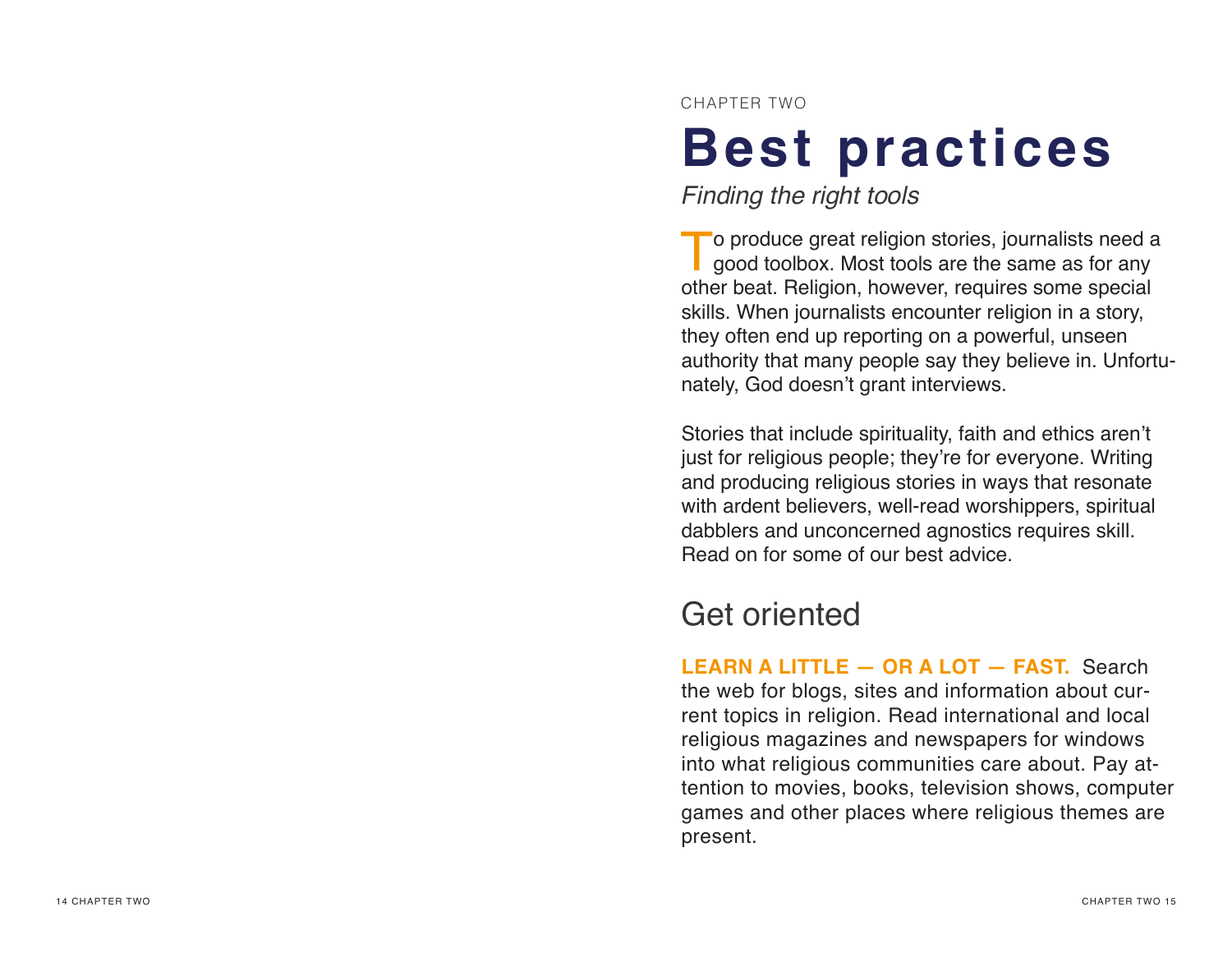Sign up for email newsletters and Google Alerts to help you spot big religion stories. Stay on top of Google trends, top tweets and Facebook posts that touch on faith.

## Get out

Out where people of faith gather, that is. This could include a church, mosque, synagogue, temple, book store, quilting group, sports field, festival, conference or meditation center.

#### **GETTING TITLES RIGHT**

Getting religious titles wrong is one of the quickest ways to lose your audience's trust. They'll think you don't know what you're doing or you don't care enough to get things right. Some titles indicate an official position and endorsement from hierarchy; other titles people bestow upon themselves. Some such as rabbi or reverend are familiar; but many—mufti (in Islam), metropolitan (in Eastern Catholic or Orthodox churches), rinpoche (in Buddhism), primate ( in Roman Catholic churches or reader (in Christian Science)—might not be. Ask people what their titles are and what kind of authority they represent. If someone uses a title you're not familiar with, check it. More guidance on religious titles can be found at the website www.ReligionStylebook.org

## Redefine the religion beat

**MILLENIALS AND RELIGION.** Millennials in the U.S. and Western Europe have been moving farther away from organized religion, especially Christianity. Some attribute this shift to religion's entanglement with politics, to numerous sex abuse scandals, and to consumer capitalism, among other factors. Despite being branded "nones," many religiously unaffiliated young people still pray and embrace strong notions of spirituality. Millennials sometimes combine religious teachings in order to formulate belief systems that suit their own views. While a growing number of Millennials may not want to attend church, many do crave a feeling that they are part of something larger than themselves.

**LOOK OUTSIDE INSTITUTIONAL RELIGION.** Fewer

people are affiliating with houses of worship. One of the fastest-growing segments in religion surveys is people who profess spiritual beliefs but don't attend worship. Stories about their expressions of spirituality — through environmental groups, books, conferences, yoga, house churches and more — say a lot about religion in America.

#### **INSIDE INSTITUTIONAL RELIGION: FIND GREAT**

**STORIES**. Houses of worship and religious organizations still remain rich, powerful and, in some cases, influential forces in many places. Stories about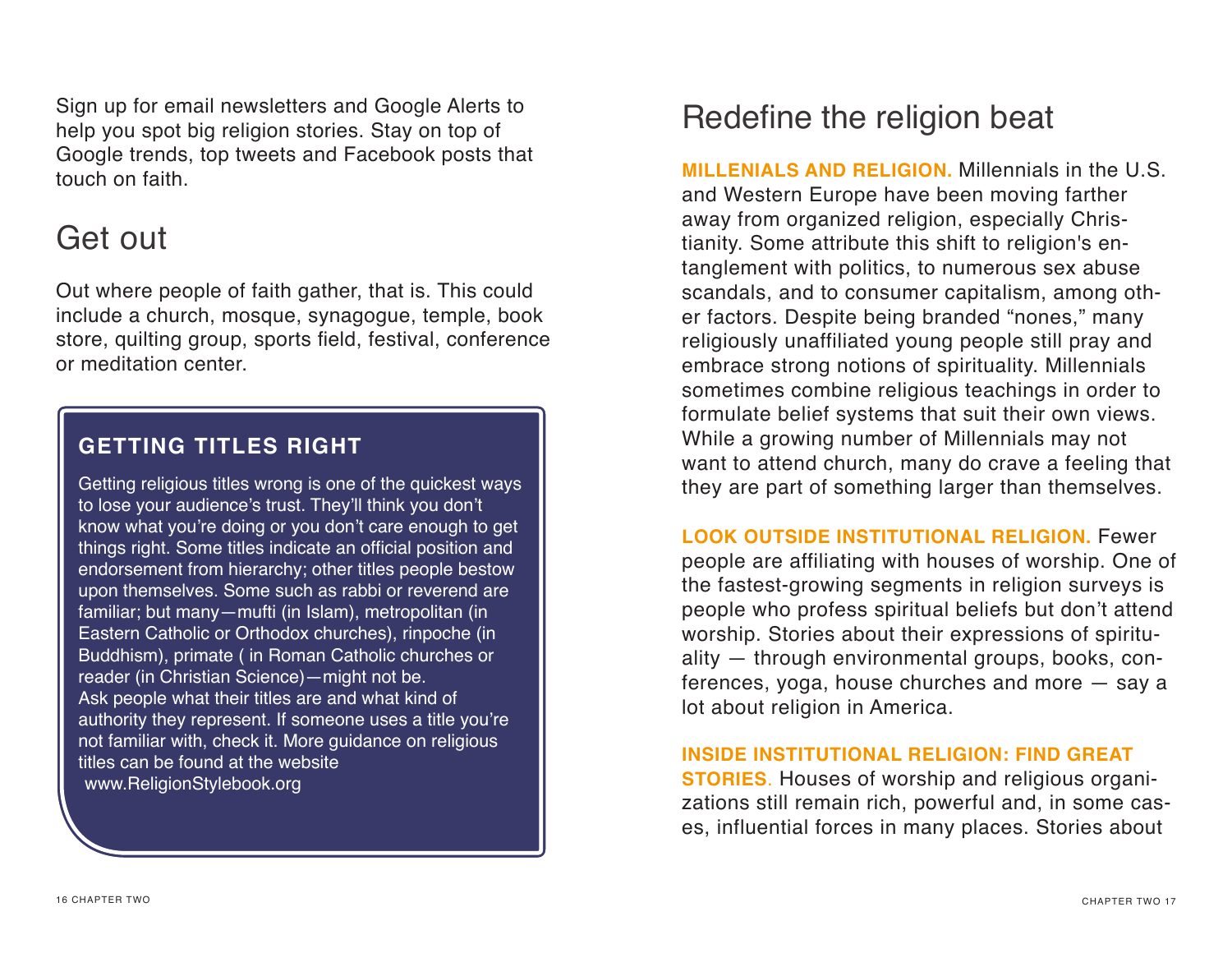their inner workings can be fascinating, telling or disturbing. How does a 13-member church end up with 40,000 or a 2,000-member church shrink to 40? What happens after a pastor's fall from grace? How do houses of worship attract younger members and increase diversity?

**PATROL THE PUBLIC SQUARE**. Bitter clashes, unlikely alliances and surprising resolutions all mark the high-profile stories found when religion intersects with education, government, health, science and more. From public holiday displays to graduation prayers to abortion legislation, ask why conflicts or alliances exist, or why some issues can be resolved and others will never be.

**WHEN POSSIBLE, BE LOCAL AND NATIONAL — OR LOCAL AND GLOBAL.** One of the best ways to pump up the impact of a religion story is to connect it to a national or global trend or event. It gives readers, viewers and listeners a sense that the values debated in their town are being tested on a larger playing field. Most local stories can be placed in national or international context, and most houses of worship and religious organizations have strong international ties because of immigration, missionary or relief work, sister congregations, funding of overseas projects or concern for members of their faith involved in violent conficts internationally.

**ENCOURAGE CONVERSATION.** Rather than report on one faith group at a time, focus on issue stories that reflect the thinking of a variety of faiths. How do faith groups differ in their approach to today's most controversial social topics?

**BE TIMELY, BUT DON'T WORRY TOO MUCH ABOUT TIME PEGS**. With religion, some of the best stories result from following up later to find out what effect a vote, a change in leadership or a new policy had on real people's lives.

#### **TEACHING, PREACHING AND PROSELYTIZING**

What's a journalist's mission when reporting about religion in general circulation news? To report on it, telling truths according to verifable facts, accurately describing people's beliefs and experiences, and interpreting events for readers, listeners and viewers. Readers will certainly learn from your stories. They may decide to take some action because of what they read or hear from you. They may even be inspired to explore faith or return to it. These are all likely byproducts from the work you do, and your audience will likely tell you that. Your mission, however, is not to preach, teach or proselytize. Those goals will get in the way of reporting the truth, as uncomfortable, confusing or even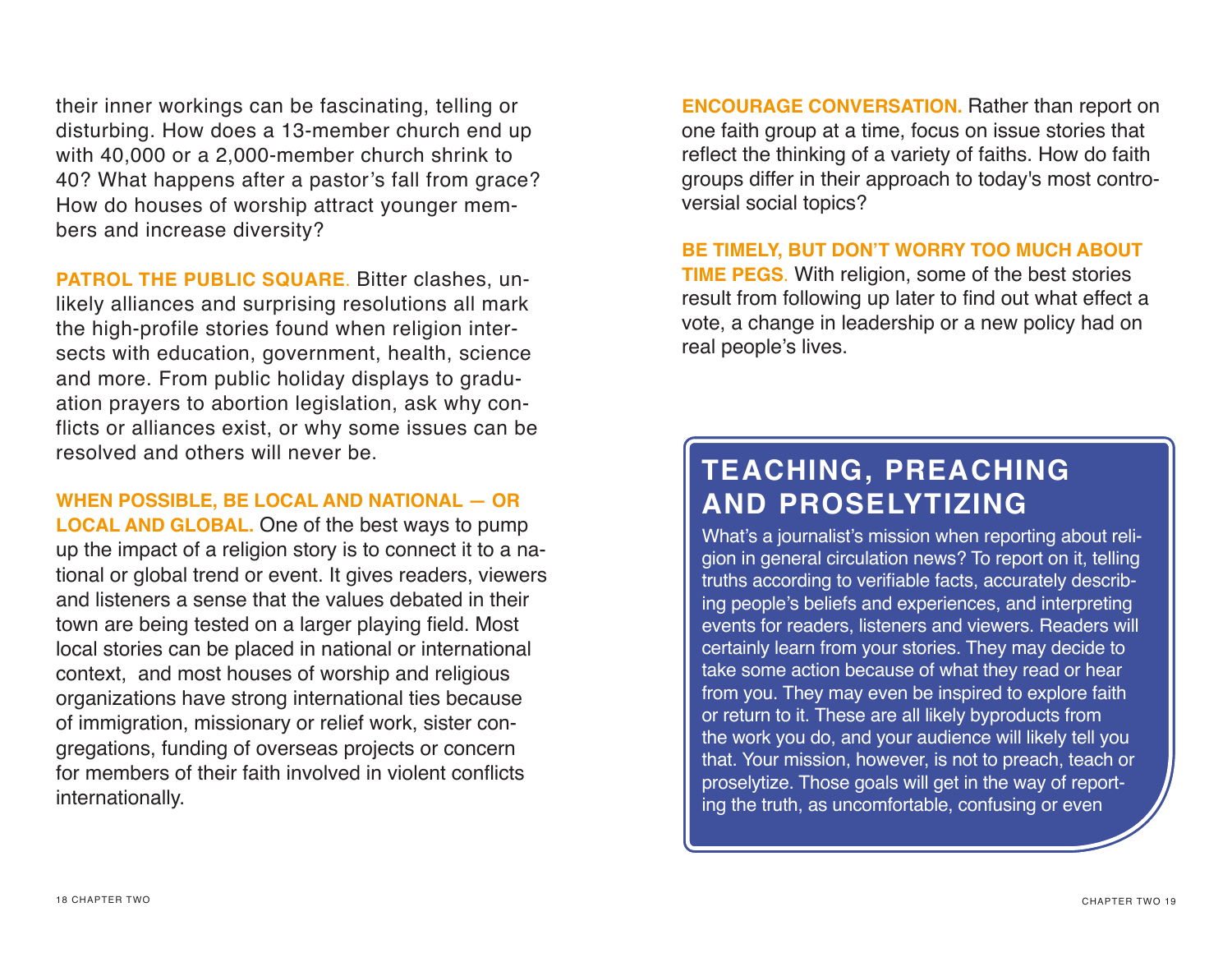**DON'T DREAD THE HOLIDAYS.** Yes, most religion reporters write stories about themajor holidays of major faiths. Yes, most reporters approach these stories with some amount of dread. But smart reporters use holidays as an opportunity to explore issues related to wider themes—identity during Rosh Hashana, birth at Christmas, freedom during Passover. Good reporters find a person, an event, an issue, a ritual or a trend to view through the lens of the holiday. While covering holidays may not seem that important, they offer a unique window through which we can understand how people live out their faith (consult the online Interfaith Calendar for dates and descriptions: www.interfaithcalendar.org/.)

Some time-strapped editors may discourage reporters from producing enterprise pieces for each major religious holiday. Creative alternatives include photo essays or single photos, Q&As, book reviews and stories by writers in other departments about something related to the holiday—travel, food, etc.

#### Rely on people power

#### **MATTERS OF FAITH AND BELIEF ARE ALWAYS**

**ABOUT PEOPLE**. Whenever possible, stories about doctrines, institutions or legislation should go beyond officialdom. If a vote is important enough to write about, it's important to take the extra steps to find out how it will impact people's lives.

**LET PEOPLE TALK ABOUT FAITH AND BELIEF.** Too often, reporters steer clear when sources bring up how faith guides their actions. By encouraging those conversations, reporters can learn about core values and decisive moments. Asking sources about religion is delicate; many people fnd it intrusive. But you can always ask, "How did your beliefs or values affect your decision?" David Crumm, an award-winning religion reporter for the Detroit Free Press, advises reporters to always ask another question: "Invariably, the answers to your first questions about religion will have traditional words and phrases that are really code words religious people use to describe their experiences. When someone says, 'God spoke to me,' ask: "Did you actually hear an audible voice? What did the voice sound like? Were there really words or was it more of a feeling? Did you feel happy or scared? Did you sense an image of God? What did God look like?"

#### **BE WARY OF RELYING TOO HEAVILY ON QUOTES FROM CLERGY AND RELIGIOUS LEADERS.** While there are smart and prophetic voices among them, there are often wide gaps between what clergy preach and what congregation members do or believe.

**CULTIVATE SOURCES.** Fewer stories "break" in religion than on other beats, so cultivating sources is extremely important for ferreting out stories.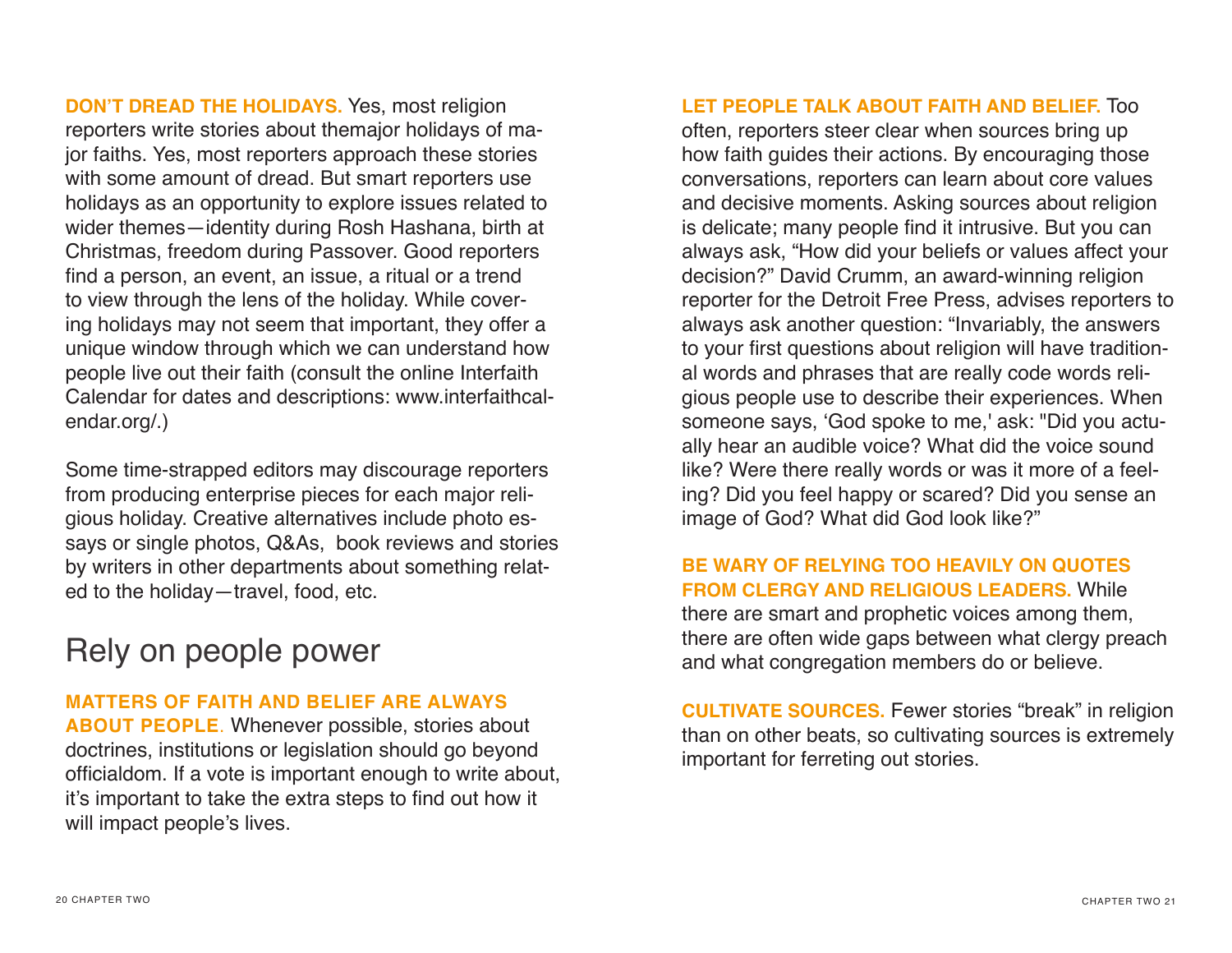## Report news and nuance

**GOOD RELIGION REPORTING BEGINS WITH GOOD JOURNALISM**. "Without a love for non-religion news, you won't love religion news," says veteran reporter Richard Ostling. Use your best reporting skills on every story to provide solid facts and illuminating interpretation.

**NOTHING IS OFF-LIMITS.** Question everything. International coverage of the Roman Catholic clergy abuse crisis has shown that religion requires relentless reporting. Reaction to it has also shown that most readers and viewers want tough questions to be asked of religious leaders and institutions. While it is important to treat faith groups with respect, reporters should never skip questions or background checks just because they're dealing with religious issues or people.

**FOLLOW THE MONEY.** Finances are a woefully underreported area of religion, partly because nonprofit religious organizations are sometimes exempt from some of the fnancial reporting businesses contend with. Learn what religious organizations have to file with the government and what information they share with their congregations. Ask questions about money and ask for copies of budgets. Financial improprieties can and do happen in congregations, many of which don't have professional accountants on staff. Religious organizations often benefit tremendously from donations, but

there is usually little examination on how this money is spent unless a problem is uncovered.

**GO WITH GRAY.** Religions deal with good and evil, but in everyday life, there's little black and white. More often we find a thousand shades of gray. Honor that. When reporting on a family whose faith saw them through a crisis, include the fact that they don't regularly attend religious services. Religion often confounds expectations, which is one reason it is fascinating to write about.

**DIG DEEPER.** Investigative reporting has yielded great journalism on the religion beat, from sex abuse scandals to financial wrongdoing. All were a result of dogged investigative reporting. Seek out online resources and offine trainings to hone your computer-assisted reporting and data journalism skills.

#### Remain calm amid confict

Reporting about religion often involves dealing with extremes, and extremes generate confict.

Some advice:

 $\cdot$  The loudest, most aggressive voices  $-$  or those with the best P.R. teams — are usually on the fringes of any issue, while most people have opinions that fall somewhere in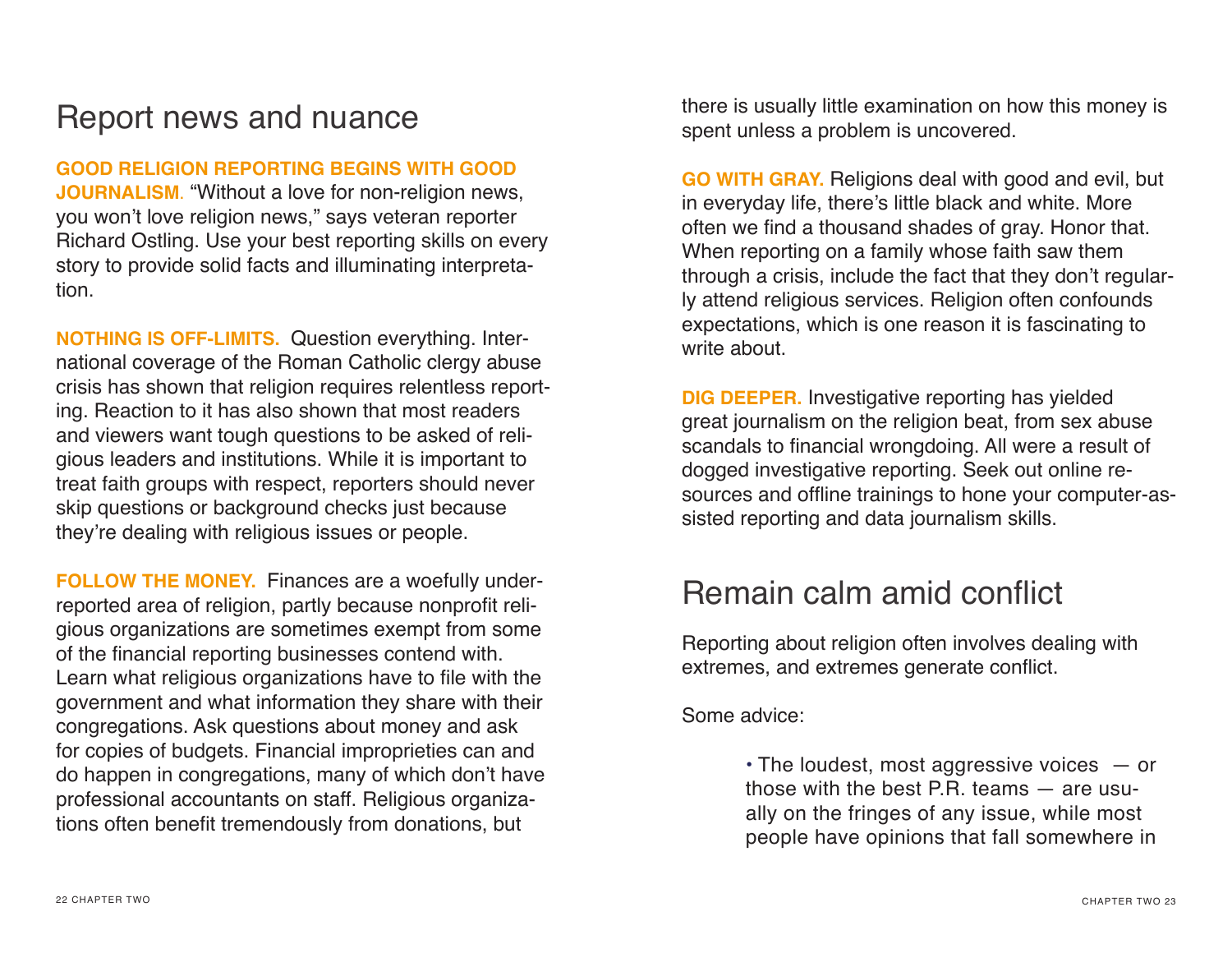between. There are almost always more than two sides to any issue involving faith. Seek them out.

• Long-running conflicts — such as those over sexual orientation or gender identity and expression — tend to be stoked by extreme voices. Look for other sources who offer constructive ways of moving debates forward mediators, ethicists, observers, people who have unique or unusual perspectives.

• Don't overemphasize conflicts because of aggressive sources or fascination in the newsroom. Does the issue affect everyday life? Do affected communities care about it? Tailor coverage accordingly.

• Don't automatically give prominent play to the latest proclamations from the usual voices in a debate. How many people actually agree with their views? For whom are they speaking?

• People with extreme views generate news because they are often willing to take extreme actions based on their convictions. Be savvy about carerfully gathering information on groups' beliefs and potential for action.

• Some people are, in fact, delusional. Most

religion reporters have gotten at least a few phone calls or letters from people making impossible accusations or far-out religious claims. Politely, but firmly, explain that you won't pursue their story and get backup from supervisors if the person persists.

**BE CAREFUL WITH LABELS.** Many labels — including liberal, fundamentalist and pro-life— are loaded and can mean different things in different countries and contexts. Characterize beliefs with specifics rather than giving them general labels. Allow people to characterize their own beliefs and ask sources how they identify, but be wary of allowing them to explain opposing views.

#### Embrace diversity

**BE INCLUSIVE.** Strive to write stories that people of all viewpoints — and with all levels of religious knowledge — can appreciate and understand. When writing about an issue, explore which faith traditions are involved; don't limit yourself to the ones you're familiar with. Avoid faith-specific terms such as church or minister when you really mean houses of worship and clergy.

**BE DIVERSE.** When reporting about religion, every kind of diversity can enrich a story — diversity of faith, ethnicity, race, economics, geography, age, etc. Make an effort to explore them. Religious beliefs and practice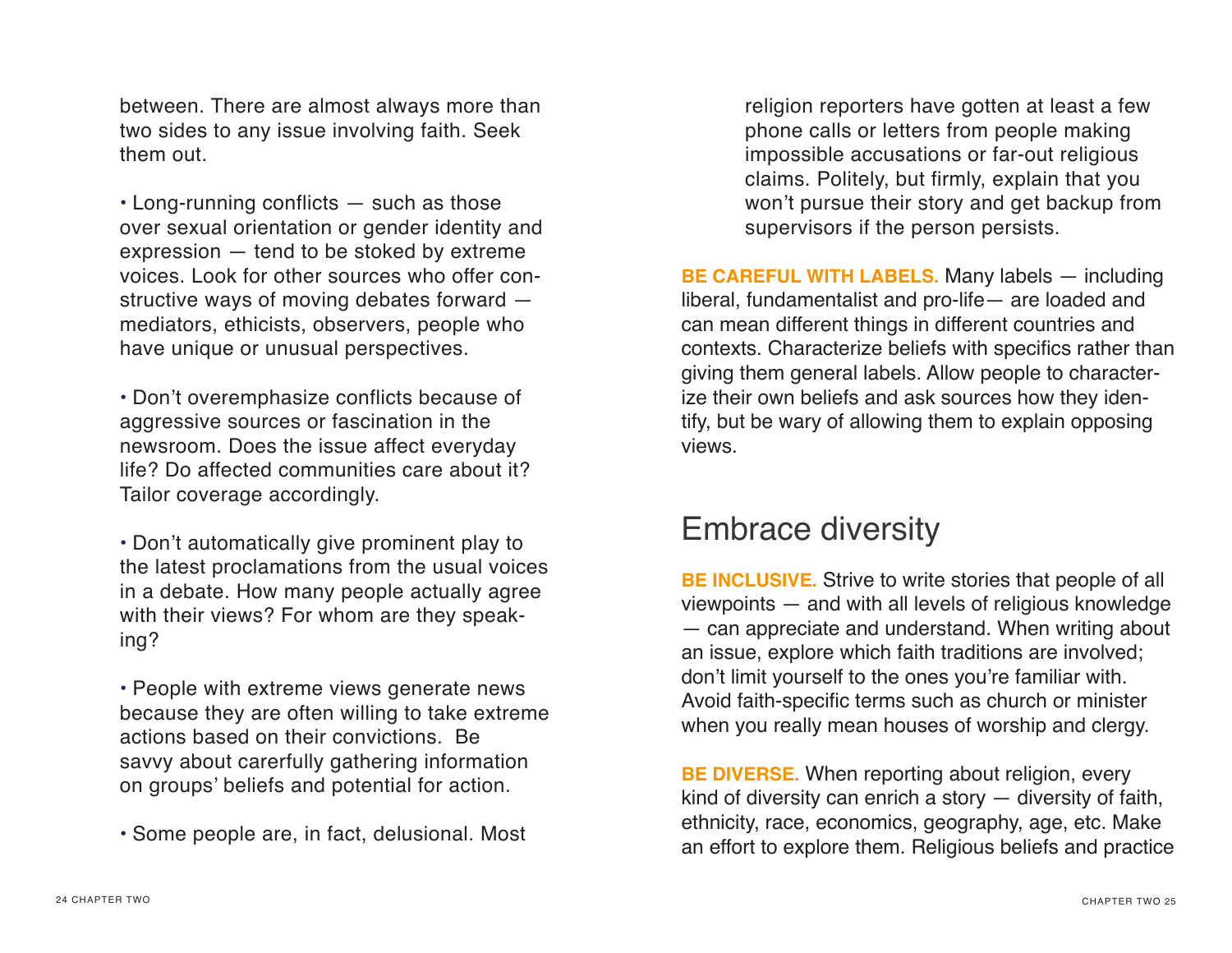are usually affected by where people live, where they come from, how much money they have, and what stripe of what faith they practice.

#### **IN RELIGION, THE MAJORITY DOESN'T ALWAYS RULE.**

Minority voices matter — within a faith or across the spectrum of belief. One of the biggest stories in religion is the way people of an ever widening array of faiths are learning to live and work more closely together. Minority voices are crucial because they often raise concerns shared by many beyond their group or offer a "canary in a coal mine" frst alert to a confict. Religion also makes for strange bedfellows, with surprising alliances forming around issues, so reporters can't always assume they know who represents the majority view.

#### It's a miracle!

Well, maybe. Religion has always involved reports of supernatural phenomena that can't be verified. Scripture is full of them, and most religions are based on them. So what should journalists do when faced with faith healings, exorcisms, answered prayers, speaking in tongues, crying statues or divine images appearing in everyday objects?

> • Describe, in detail, what happened. Be clear about what you witnessed, and what others said took place. Your story is likely to be largely about what people believe happened, and how they reacted to it.

• Put the event in context of religious tradition, and explain how much the event follows or deviates from religious teaching. For example, describe the work of an exorcist among Catholic immigrants, and then explain how it compares with church teaching on exorcism. Give examples of reports of similar happenings, and, if appropriate, say whether any were proved false.

• Report if money is involved. Was someone promised healing if they gave a big donation?

• Be respectful but neutral. You're dealing with people's sacred beliefs, and it's not your job to endorse or dismiss them. It's not likely to work, anyway: A recent medical study concluded that

#### **JUDGE NOT, LEST YE BE JUDGED**

People of faith sometimes refer to themselves or others as "committed" Christians, "devout" Catholics or "observant" Jews as a way of indicating faithful practice of a religious tradition. Journalists shouldn't do the same. It is not a journalist's job to judge the depth of a person's faith or steadfastness of practice. Instead, describe a person's faith and practice with specific details. Journalists also can't assume that what a person says is accurate; if it can't be verifed, simply attribute the statement to the person rather than proclaiming it as fact. For example, if an Orthodox Jewish candidate for political office doesn't campaign on the Sabbath, you can state that as fact. But if a profile subject says she tithes (giving 10 percent of her income to her congregation) but doesn't give you access to fnancial records, say she says she tithes; don't take her word for it.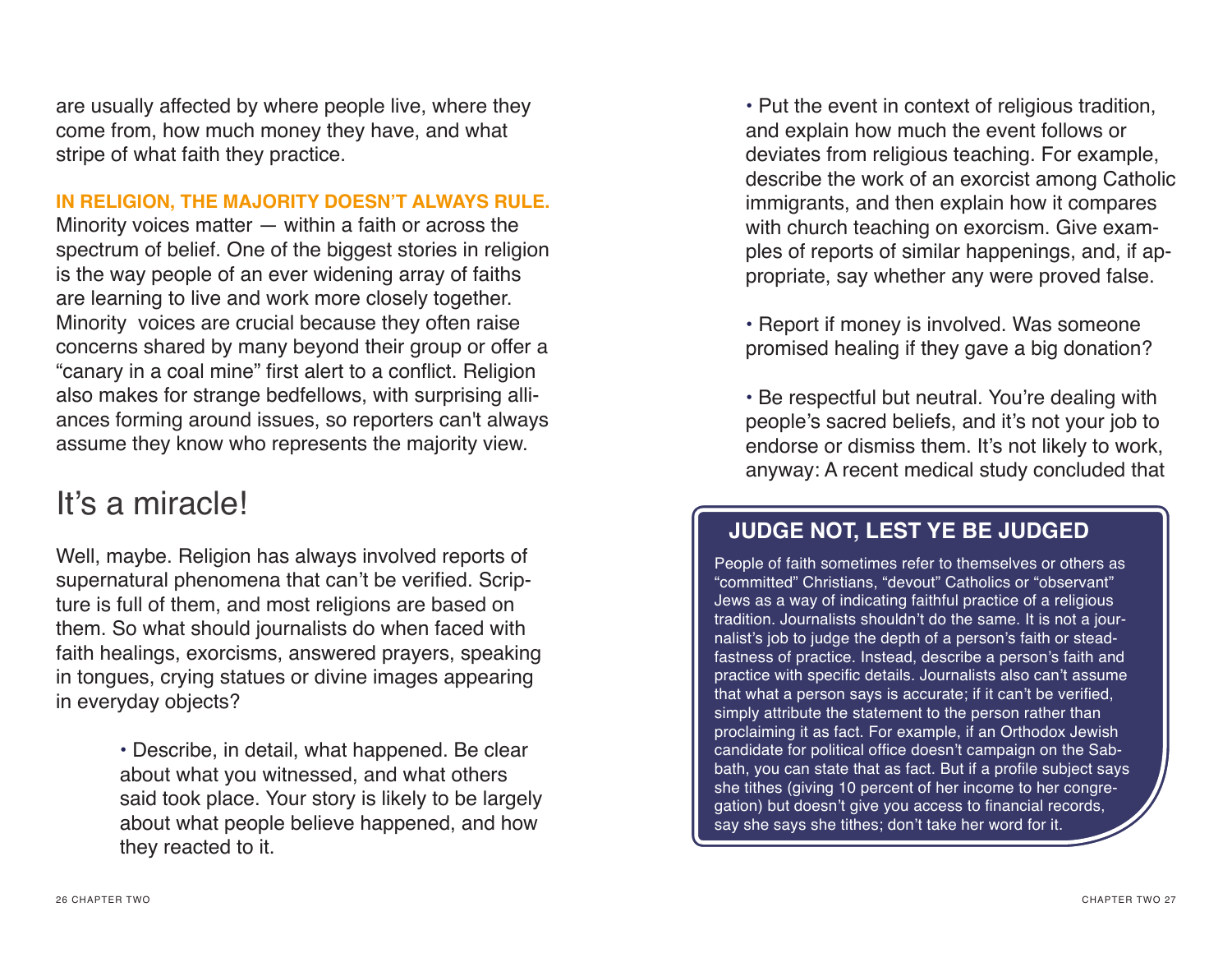• Seek verifcation. If someone says their cancer was healed by a preacher, ask for medical confrmation from before and after the alleged healing.

### Social Media

Writing and tweeting your opinions or personal beliefs will change your relationship with sources and audiences. In some cases, that can hurt people's ability to believe that you can report with fairness and balance. For that reason, most news reporters choose not to write their opinions or personal beliefs, and some news organizations forbid beat reporters from doing so.

Other religion reporters have found that columns, commentaries, blogs and social media accounts enhance their standing as a reporter, and lead to stronger connections with readers, viewers and listeners. Some write religion columns and rarely write news, lessening any impact their published opinions have on their reporting. Many others use blogs or columns for purposes other than stating opinions: they share color, context or other details that didn't make it into their main story, engage in coversations with readers or explore topics using a lot of voice without adding a lot of opinion. Many newsrooms are also requiring reporters to tweet and publish their work on social media platforms like Facebook.

In religion, opinions are news. Journalists in general-circulation media have their own opinions, of course, but most audiences expect them to keep their viewpoints out of their reporting so that they can fairly represent the news. A few journalists manage to do it all: writing news, opinion, columns, and a blog. But it's a delicate balance on a beat where beliefs can trump facts.

## Sharpen your pencils

**GREAT JOURNALISM USUALLY INVOLVES CON-FLICT, TENSION AND CHANGE**. Religion has all of these. Use them. Writing about faith — whether for print or broadcast — offers wonderful opportunities for rich narratives, heart-rending storytelling and stories about personal transformation.

**WRITE SIMPLY, BUT DON'T OVERSIMPLIFY.** Reli-

gion involves rhetoric, complex jargon and language laden with thousands of years of debate. You must be accurate and attuned to nuance, but you also need to write in clear language that can be understood by both insiders and casual observers. Be aware that word choice can convey bias in ways you're not aware of. Run paraphrasing and descriptions by sources to check your accuracy and understanding. Be careful when you say "Christians believe …" since beliefs vary widely within any faith.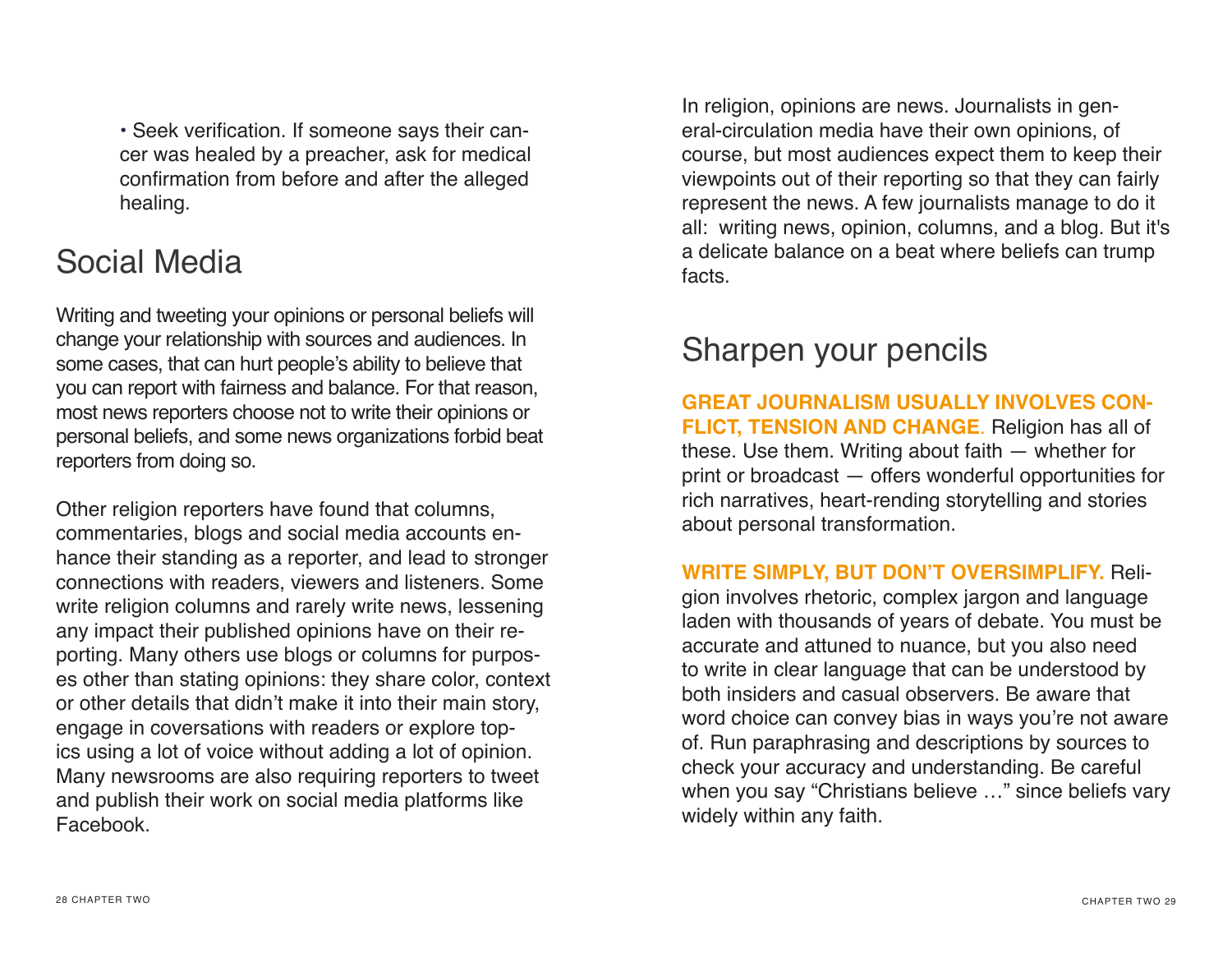CHAPTER THREE

## **Resources**

*Numbers, experts and sources*

**Religion reporting is more complicated than ever be-**<br>cause of the vast amount of information available to reporters through experts, websites, polls, books, advocacy groups, public relations agencies, research reports and more. Most of this information is instantly accessible through the Internet but not all of it is reliable. What's more, faith groups have gotten more sophisticated about pushing their interests, so reporters often end up with conficting information

Our tools website ReligionLink posts a wide variety of resources, including the Internet's most extensive list of links to religious media. Also check out Religion-Stylebook.com, an independent supplement to The Associated Press Stylebook. Here are some tips on dealing with statistics, experts, websites and books.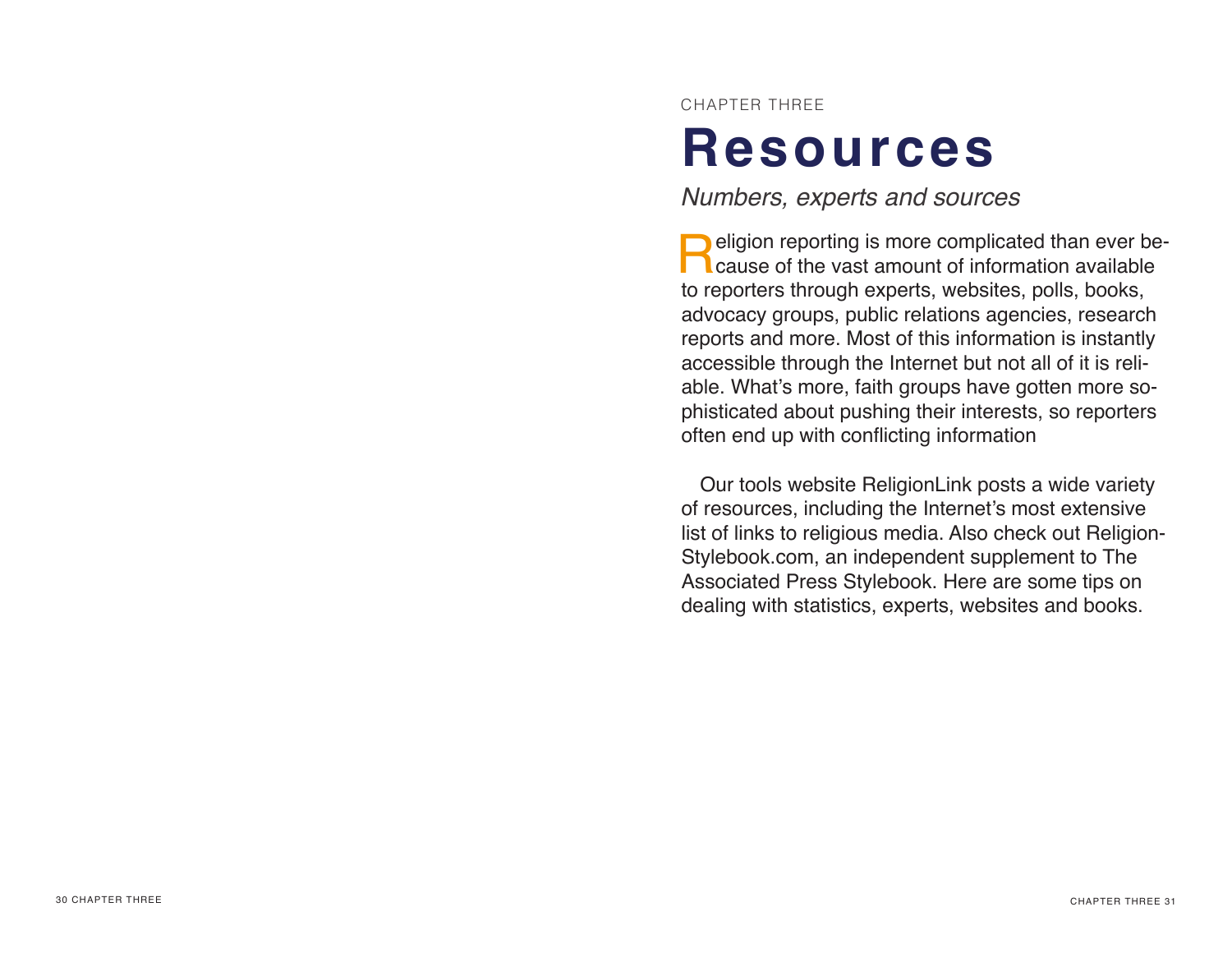## Numbers, and why you can't count on them

Whoever said "Numbers never lie" was not a religion reporter. Beware of confidently using specific numbers about religious identification or belief. Here's why.

> • Censuses are the usual standard for counting people and their characteristics, but many do not ask people their religious affliation.

• Many countries count newborns as members of their parents' faiths and issue identity cards stating this faith. Changing or removing this label can be difficult or impossible, regardless of what individuals actually believe.

• There is no single religion survey that is considered to be the most reliable (see Page 41). The results differ depending on what options are offered, how people are contacted, how many people are surveyed and other factors. Numbers can vary widely, and many faith groups are so small that they rarely show up on surveys in proportion to their actual numbers. Some traditions are typically underrepresented because of difficulty in obtaining numbers.

• With Roman Catholics, there is one pope and a highly structured hierarchy that tracks

membership. But in many religions, such as Islam, there is no official governing body and no official count.

• Some faiths, such as the Pentecostal movement, include people from many denominations, so there is no central record-keeping. Evangelical Christians are difficult to count because they often belong to nondenominational churches, official denominations or sometimes none at all.

• Denominations and religions count their members differently, if at all, so it is difficult to compare their sizes. For example, the Southern Baptist Convention, which does not baptize infants, counts people who are baptized. The United Methodist Church, which baptizes infants, counts people once they are confirmed. Mosques don't require membership, so estimates of Muslims are just that — estimates.

• Formal affliation with a religious group doesn't give a complete picture. Many Jews, Hindus, Buddhists, Muslims, and others are not affliated with houses of worship, other factors must be used to determine religious or spiritual identity.

• Some houses of worship or faith groups can be competitive about touting numbers of adherents or members, to the point that the number of Muslims and Jews in America has become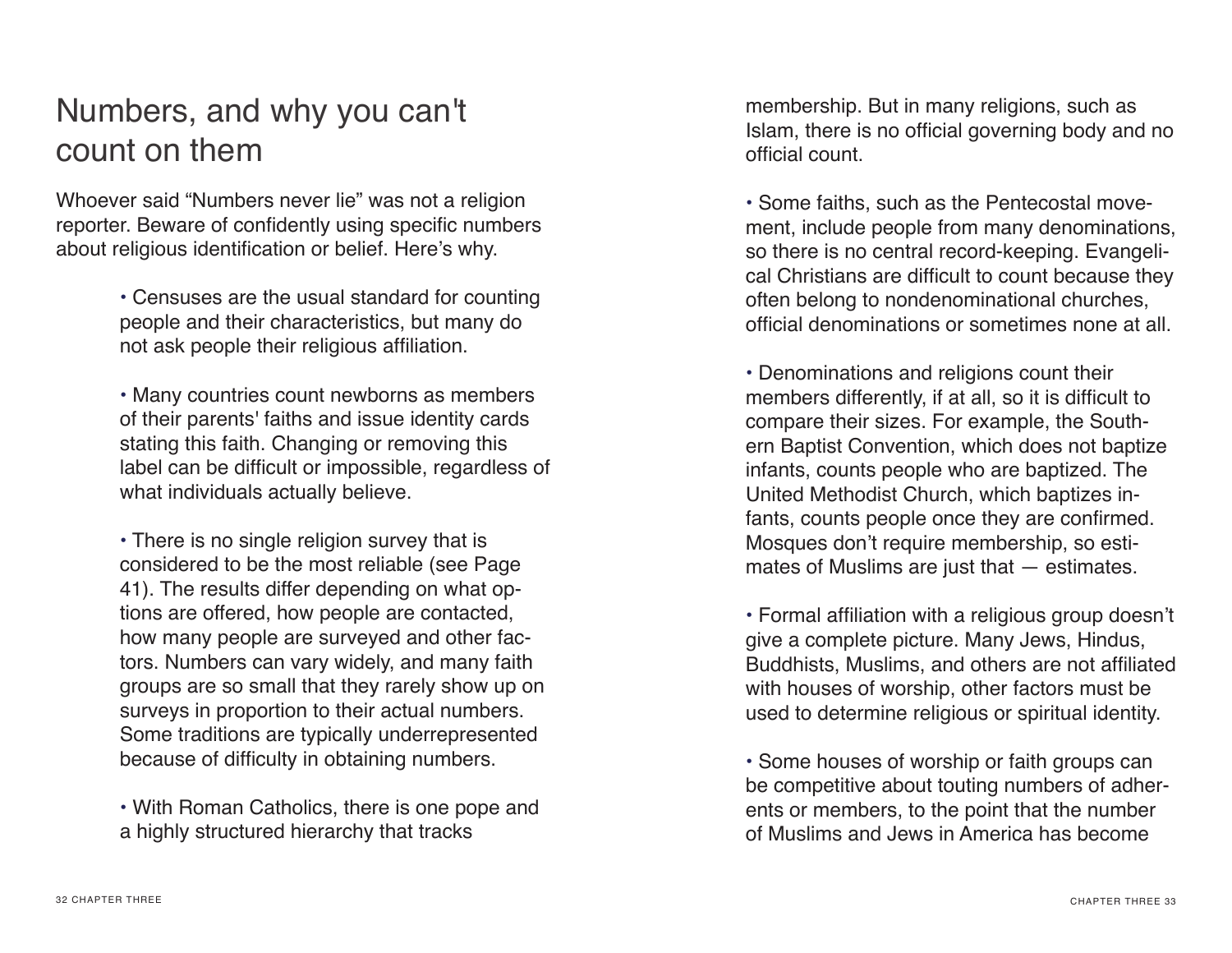highly politicized. For example, one survey by Jewish researchers counted fewer than 3 million Muslims at a time when Muslim groups were claiming numbers as high as 6 million. In contrast, some churches, such as the Church of Christ, Scientist, do not publish statistics because its numbers have declined so much.

• Categories are controversial. Mormons consider themselves Christian but most Christian groups do not. Messianic Jews, who believe Jesus was the messiah Jews await, consider themselves Jewish, but most Jews consider them Christian.

• In the U.S. there are only estimates of the number of Buddhists, who are difficult to count in part because immigrants and American converts practice so differently. Also, some people meditate or practice aspects of Buddhism but don't consider themselves Buddhist, or they combine Buddhism with another faith, such as Judaism, resulting in people who call themselves "JewBus."

• Beware of calling any faith the "fastest-growing" in any context without documentation, which can be impossible to procure.

• Poll results differ depending on how questions are asked. This applies not only to believers,

but also to descriptions of their beliefs. For example, people's stated beliefs about a divine role in creation vary depending on the number and types of choices they are given.

• People frequently lie when asked about religion, perhaps out of a desire to look good and perhaps out of denial. Surveys have shown that more people say they attend worship services than actually show up.

• In countries where certain faiths or ethnic groups are not recognized, reporting is bound to be skewed. Counting the numer of Ahmadi Muslims in Pakistan, Baha'is in Iran, Christians in North Korea or Rohingya Muslims in Mayanmar would be a difficiult if not impossible task given government restrictions and social hostilities.

• Sophisticated advocacy groups promote their own polls, which support their own agendas. Beware of spin.

#### How to make it all add up

Don't let the size of faith groups — either nationally or locally — overly infuence your coverage. American reporters will likely do more stories on Catholics and evangelicals because of their numbers, but many groups' impact and infuence outstrip their size.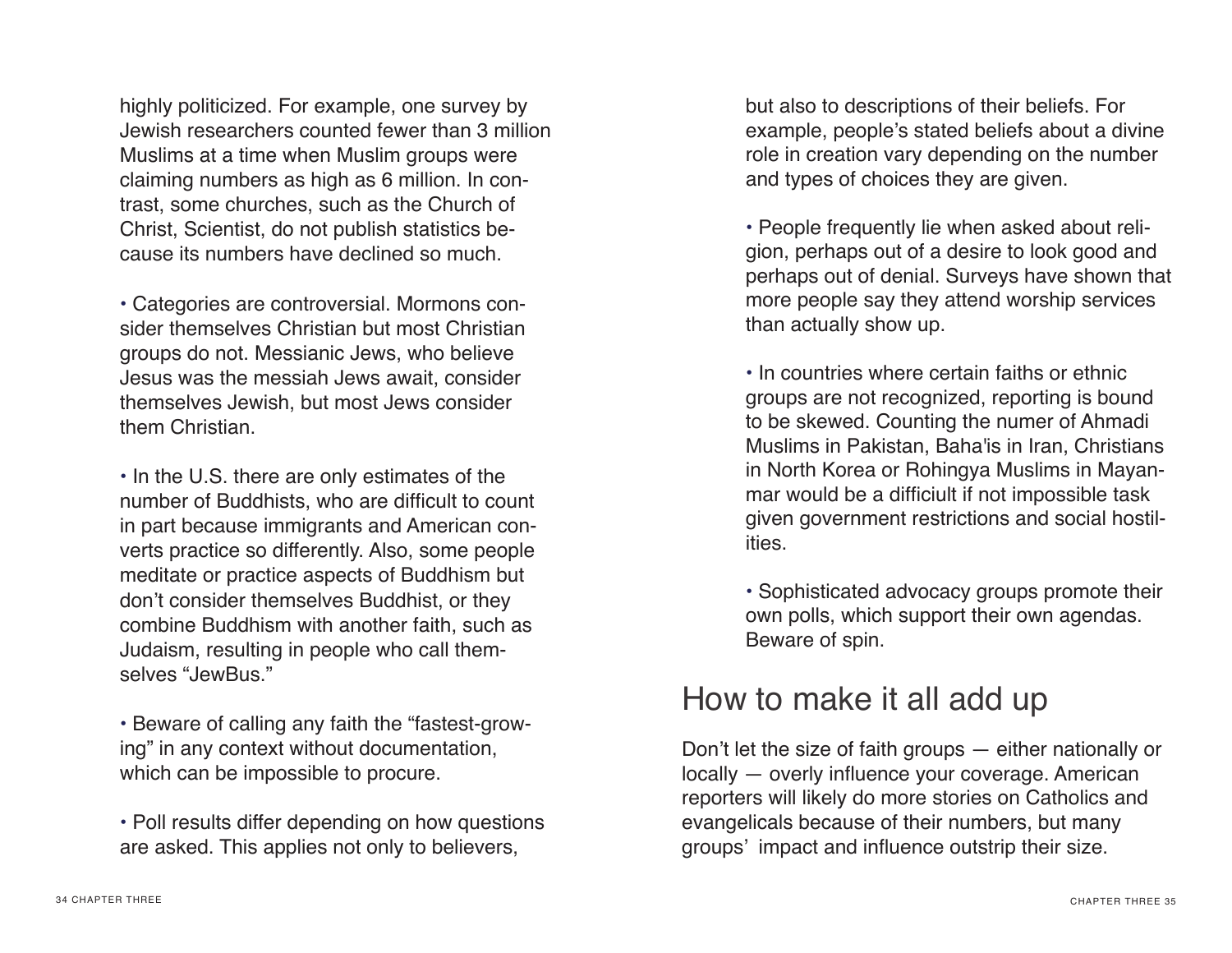The Episcopal Church is small, but its battles over homosexuality are closely watched. Jews are less than 2 percent of the U.S. population but have an important voice, as do Muslims. Buddhism has relatively few followers in the U.S. but is easily found in American popular culture.

All the general guidelines of good journalism apply when quoting statistics in religion stories. In addition:

> • Be specifc about what numbers represent. For example, specify what numbers are based on (worship attendance, membership, baptism, etc.).

• Be careful with comparisons. If you have apples and oranges, say so and note that two groups' defnition of "member" differs.

• Look carefully at poll questions and results yourself, rather than accepting one statistic without question. The poll, as a whole, may tell a different story.

• Check to see if different organizations have done polls on the same subject. Polling Report. com (www.pollingreport.com) and search engines make this easy.

## Disputed statistics

Give a range of numbers or qualify a statistic if it is in doubt: There are 3 million to 7 million Muslims in America, according to various surveys. There are well more than tistic if it is in doubt: There are 3 million to 7 million Muslims in America, according to various surveys. There are well more than 1 million Hindus, experts say.

Note when<br>
numbers are<br>
disputed: W<br>
that a group say numbers are disputed: Write that a group says it has 5 million followers, but others (specify who and why) say otherwise.

Quote several<br>
numbers from<br>
different<br>
sources numbers from different sources.

Characterize<br>the amount, if<br>necessary. So<br>controversial in a s the amount, if the specific number is not necessary. Sometimes the number is not controversial in a story and it is enough to say that the denomination has "more than doubled," without debating whether it has tripled.

#### **E**, FAST **FACTS**

According to a 2014 Gallup poll, 61% of Americans support daily prayer being spoken in the class room. This is trending downward from 66% in 2001 and 70% in 1999.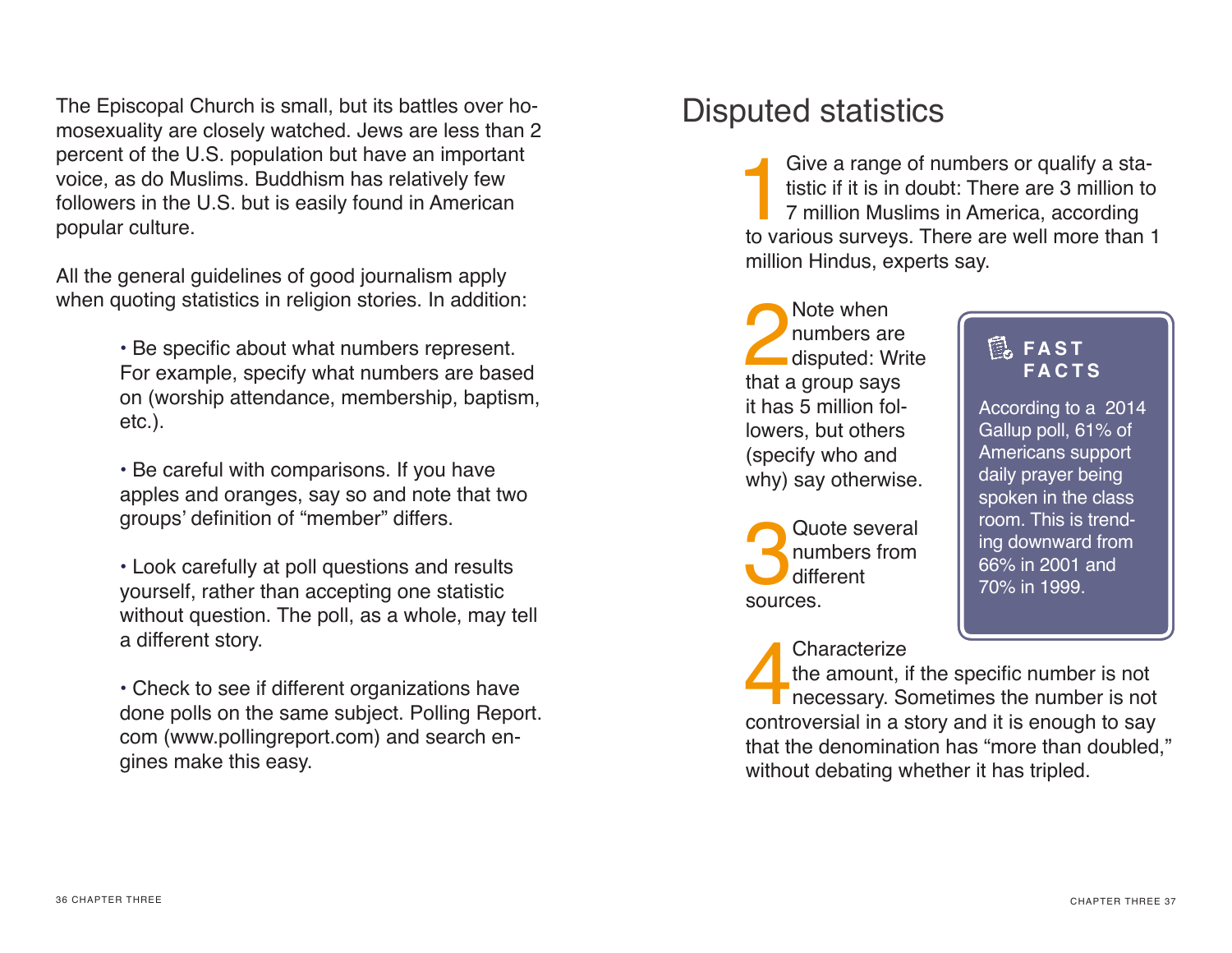## Religious identification surveys

These surveys ask people how they identify their religious beliefs or what religious groups they are affliated with. Answers depend upon what options they are given and how many people are surveyed. Results vary widely. For example, people who say they are Christian may be then given a list of denominations to choose among, or they may be given categories that include such terms as evangelical or Pentecostal. Some ask people questions over the phone or in person, while others gather data from religious groups that keep track of their own numbers. Each has its strengths and shortcomings, and most journalists find some surveys' categories to be more trustworthy than others.

## Experts and where to find them

Religion is the most studied topic on the planet, so there are thousands of "experts" out there. Your mission, however, is to find one or just a few who are knowledgeable, articulate and helpful on your particular story.

There probably is no such thing as an impartial expert on religion. However, there are experts who, by their training or by the requirements or politics of their job, offer analysis or context about a topic without advocating any one faith's position. Ask potential sources what makes them an expert in an area and what their own

opinions and involvement are on the issue. Accurately characterizing sources' expertise is important.

Don't assume that because someone is a leader or member of a faith group that they agree with all of that group's policies and beliefs. There are widely divergent opinions within every faith group.

### Who is an expert?

**CLERGY**. Most faith groups require ordination, which includes education, training and endorsement from hierarchy. But, some groups call people minister or other titles without requiring any formal training.

**ACADEMICS**. They include professors in religious studies in undergraduate or graduate programs, who may or may not be religious themselves, and professors in seminaries, theological schools or other religious schools, who approach religion from belief in a specific faith. Many professors in other fields also have strong interests in religion and can be helpful sources, particularly social scientists, anthropologists, pollsters and political scientists.

**PEOPLE WHO WORK AT NONPROFIT INSTITU-TIONS THAT INVOLVE RELIGION.** They include religious advocacy groups, think tanks and research centers. Some of these push a religious viewpoint, and others study religion's role in specific areas, such as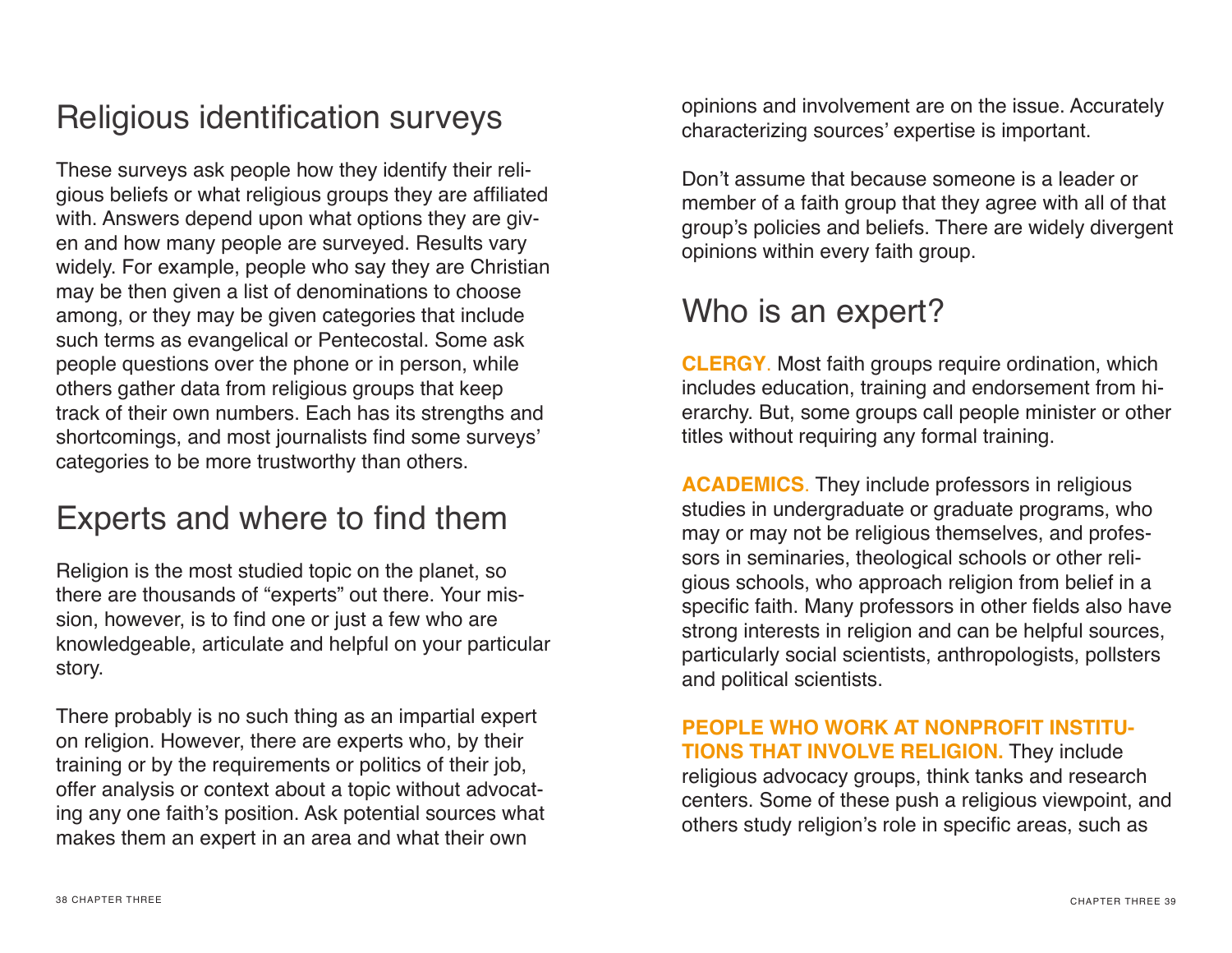education, politics or health. Be aware that many organizations call themselves nonpartisan, but nonetheless advocate a certain point of view and may be active lobbyists.

#### **BLOGGERS AND OTHER ONLINE SOURCES.** More

and more, bloggers are making news with their opinions and ability to sway others. Religion is, in many ways, the great equalizer. Everyone has access to religion and religious experience, whether they have religious education or training or not. You'll find many articulate people who have acquired tremendous expertise through volunteer work and life experience.

## Online experts

**RELIGIONLINK** (www.ReligionLink.com) TThe Religion News Foundation's resource site provides primers and source guides on topics involving religion, public policy and culture. ReligionLink provides international and regional interview sources (with contact information), story angles, resources and background. The service is free, and its archives are searchable. New issues are distributed regularly by email and posted on the ReligionLink home page.

**RELIGION STYLEBOOK** (www.ReligionStylebook.com) The Religion Stylebook is an easy-to-use guide created for journalists who report on religion in the mainstream media. It's an independent supplement to The Associated Press Stylebook and is a service of the Religion Newswriters Association.

#### **Websites**

There are millions of websites about religion.

Here's how to use them carefully:

• Official websites of religions, denominations and religious organizations are generally reliable, though they are not always up to date. It's generally best to check every fact and name you take from websites. Don't forget even official sites can be hacked.

• Be aware that critics often create websites with URLs similar to those of whatever group they're criticizing, so always check who posts the site. Never use information if you don't know whose website it is.

• Some professors keep their sites meticulously updated, while others don't even list the names of their own books correctly. Double check anything you find.

• If you're seeking background on a topic or group — particularly if it involves religious beliefs or practice — read what's online with the understanding that it may be wildly inaccurate.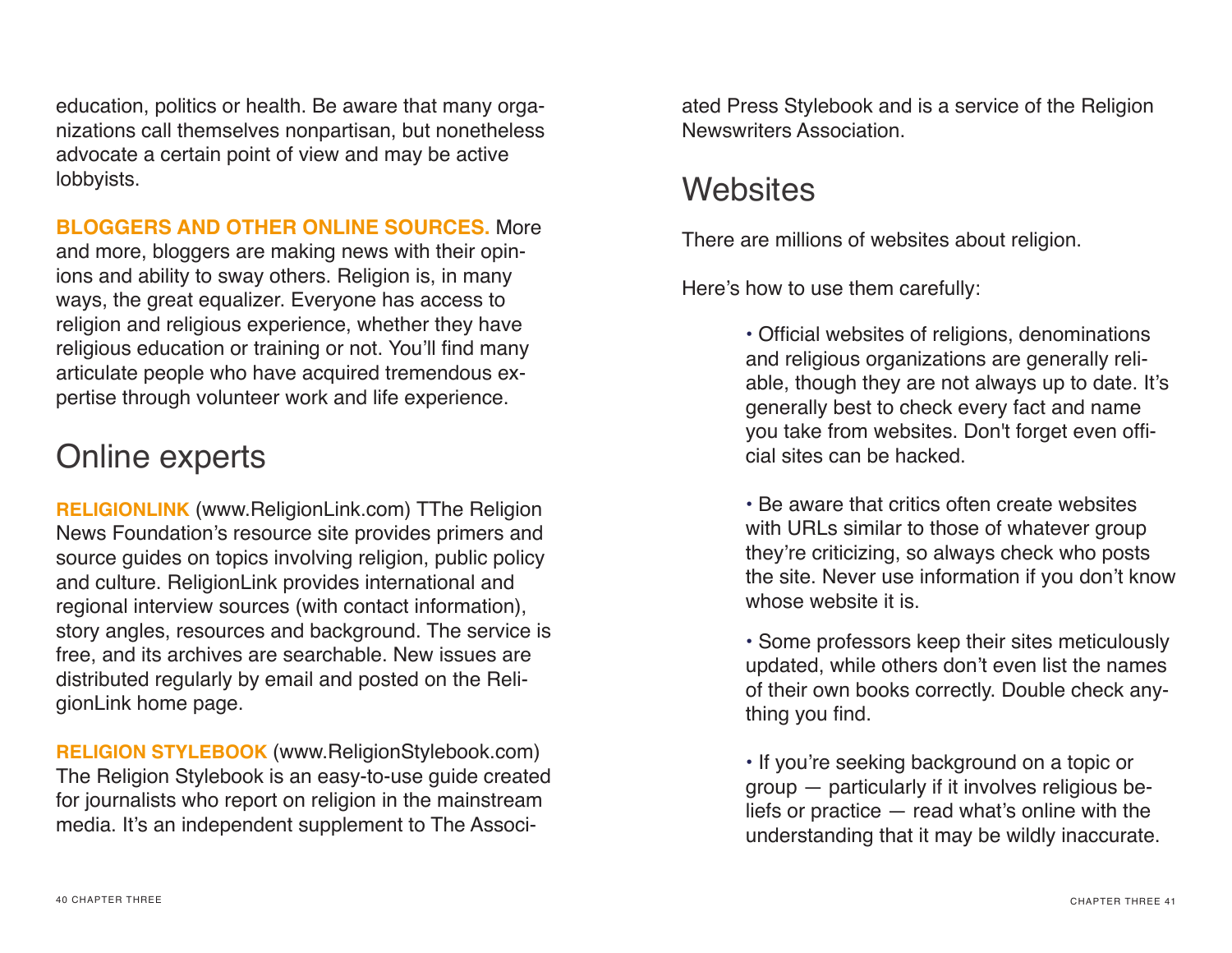• Surf smartly. Read articles about effective ways to research online.

• To gather background for a story, start with a LexisNexis, Dow Jones or similar database search of published articles, which are likely to

#### **SHOW ME THE MONEY**

Resources on charitable giving and fiscal accountability. Although these organizations are based in the U.S., they often monitor ministries with large global outreach.

RESEARCH — The Center on Philanthropy (www. philanthropy.iupui.edu/), Center on Wealth and Philanthropy (www.bc.edu/research/swri/), National Center for Charitable Statistics (http://www.nccs.urban.org/), and Independent Sector (www.independentsector. org/).

WATCHDOGS — WallWatchers (www.wallwatchers.org), an independent source for ministry ratings, posts fnancial profles (www.ministrywatch.com). The American Institute of Philanthropy (www.charitywatch. org/), GuideStar.org (www.guidestar.org/) and Charity Navigator (www.charitynavigator.org/) post evaluations of nonprofits. Empty Tomb (www.emptytomb.org/) is a Christian research service on church fnances and giving.

NEWS — The Chronicle of Philanthropy (http://philanthropy.com/) and the Philanthropy Journal (www. philanthropyjournal.org).

be reasonably accurate. Then when you search the web, it will be easier to quickly discern which pages have inaccurate or biased information.

 $\cdot$  The internet is a good place to figure out different sides to an issue. If there is dissent or opposition, you'll generally find it online, which can help guide your reporting.

• Many publications and centers distribute free email newsletters with stories, updates and press releases about religion. This is an easy way to look for trends and to gather string for stories.

• Many religious magazines post all or most of their content online, so you can read a variety of publications from a variety of religious viewpoints for free.

• Wall Watchers, an independent source for ministry ratings, posts financial profiles (www. ministrywatch.com) for readability; but, there are plenty of other choices, many of them lushly illustrated.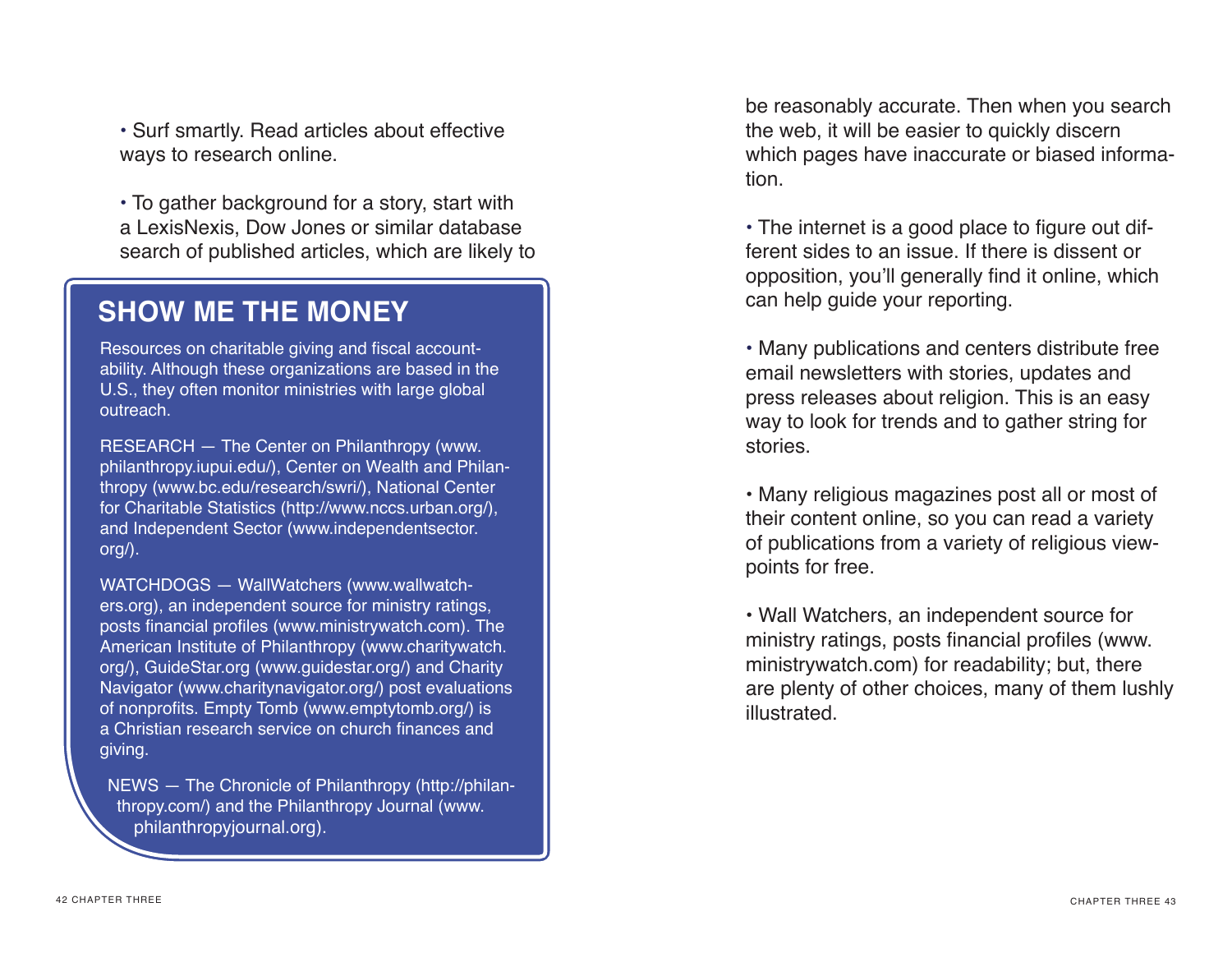CHAPTER FOUR

# **Etiquette**

*When visiting places of worship*

There is no substitute for visiting churches,<br>
mosques, synagogues or temples for worship and other gatherings. The sights, sounds, rituals, textures, mood and conversations will tell you more than any book ever can. Here's some advice on getting started.

**ON THE RECORD?** If a worship service is open to the public, you can consider what is said in it on the record in most countries. Sermons can usually be quoted be cause they are public proclamations. Reporters should be careful about quoting prayers, however; people have filed lawsuits over their private problems being made public.

**ADVANCE NOTICE.** In most cases, reporters fnd their visits go more smoothly if they call in advance. Many journalists consider it a professional courtesy to let the religious leader know a reporter will be present. There are, however, plenty of exceptions. If you have been tipped that the preacher is endorsing a politician against federal rules, you obviously don't want to let him know you'll be listening. Similarly, a meeting after a worship service may include discussion of a controver sial issue, such as tearing down a historical building or splitting a congregation.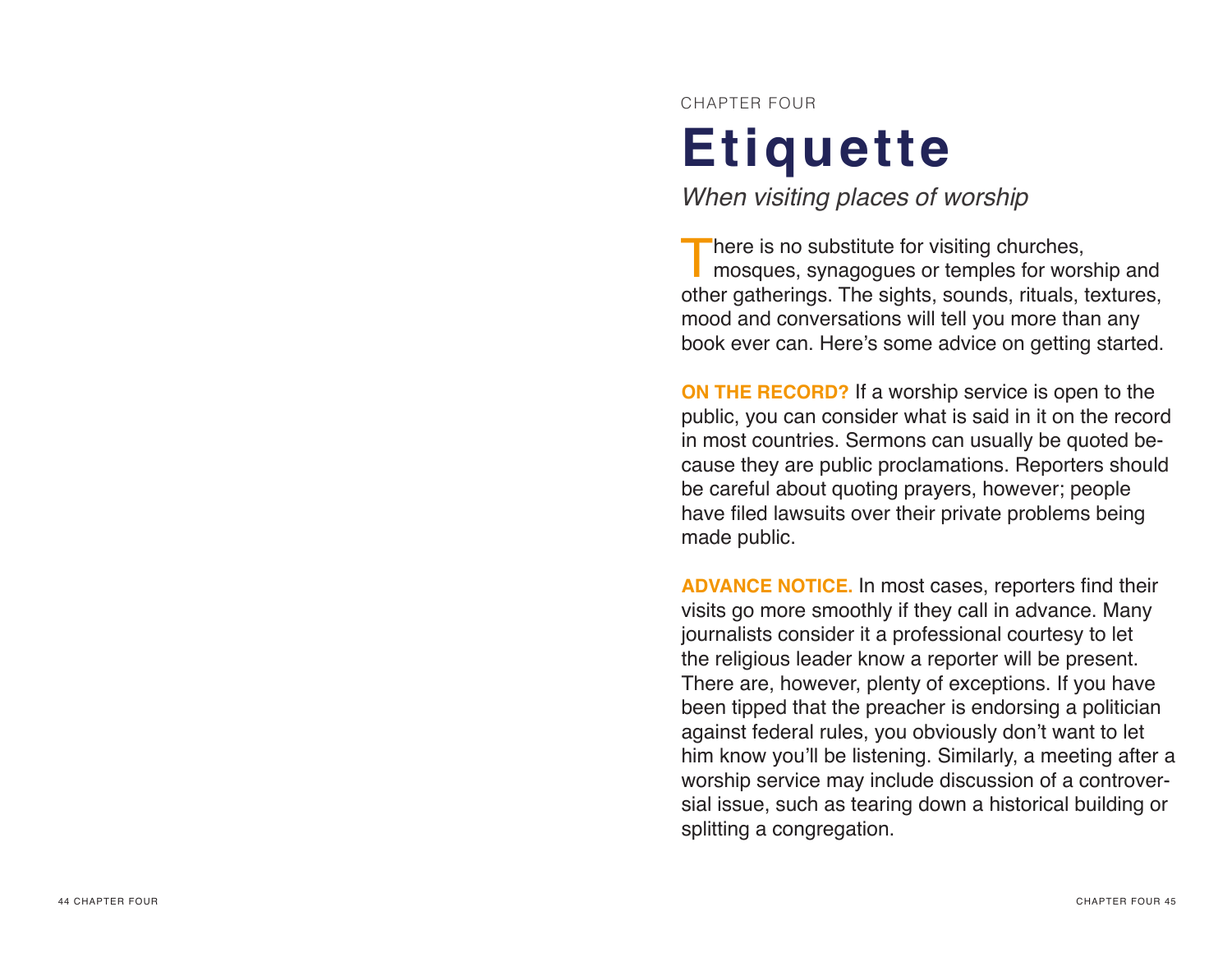**WHAT TO WEAR**. If you're unsure how to dress or act, call in advance and ask. Houses of worship welcome visitors and want to make them feel comfortable. You can also consult the book How to Be a Perfect Stranger: The Essential Religious Etiquette Handbook, edited by Stuart M. Matlins and Arthur J. Magida (Skylight Paths Publishing), which details dress and customs for most traditions. Some houses of worship also post information for visitors on their websites.

**SHOW RESPECT.** The most important thing is to be respectful, which means being silent during prayer, standing when others do, removing your shoes if the tradition requires it, etc.

**SHOULD YOU SING?** If you're attending a worship service as a reporter, you are not expected to participate. Some reporters find it easier to sing during songs or close their eyes during prayer in order to blend in. If you're visiting a place of your own tradition, you may feel comfortable singing and praying, but remember: If you're on assignment, it's your job to observe and report. And, if people see you participating, they may expect coverage that extols their faith rather than simply reports on it.

**IF YOU'RE FEMALE …** Many traditions have particular customs or rules regarding what women wear and how they act. Some are easy for reporters to comply with, but others hamper your ability to report.

• Many mosques require women to cover their heads, and most reporters don't mind bringing a headscarf or donning one made available to them. Similarly, some traditions—Muslims and some Pentecostals, for example—expect women to dress modestly, so reporters intentionally wear clothes that cover their arms and legs.

• When religious customs limit reporting, most veteran journalists handle restrictions with ingenuity and perseverance rather than confrontation. If women are not expected to approach men and initiate conversation, you might enlist a woman to ask her husband to explain your need to interview men. If men and women are segregated during worship, as they are in some mosques and synagogues, you might quietly try to reposition yourself so you can see the men's section.

• Some groups prohibit men from shaking hands with women. Wait until a hand is extended to you before attempting to shake someone's hand.

**PHOTOGRAPHY, VIDEO AND RECORDING**. You must get permission in advance to photograph, flm or record a worship service. Many religious leaders will set restrictions on whether flash can be used (often not) and where photographers or operators may stand.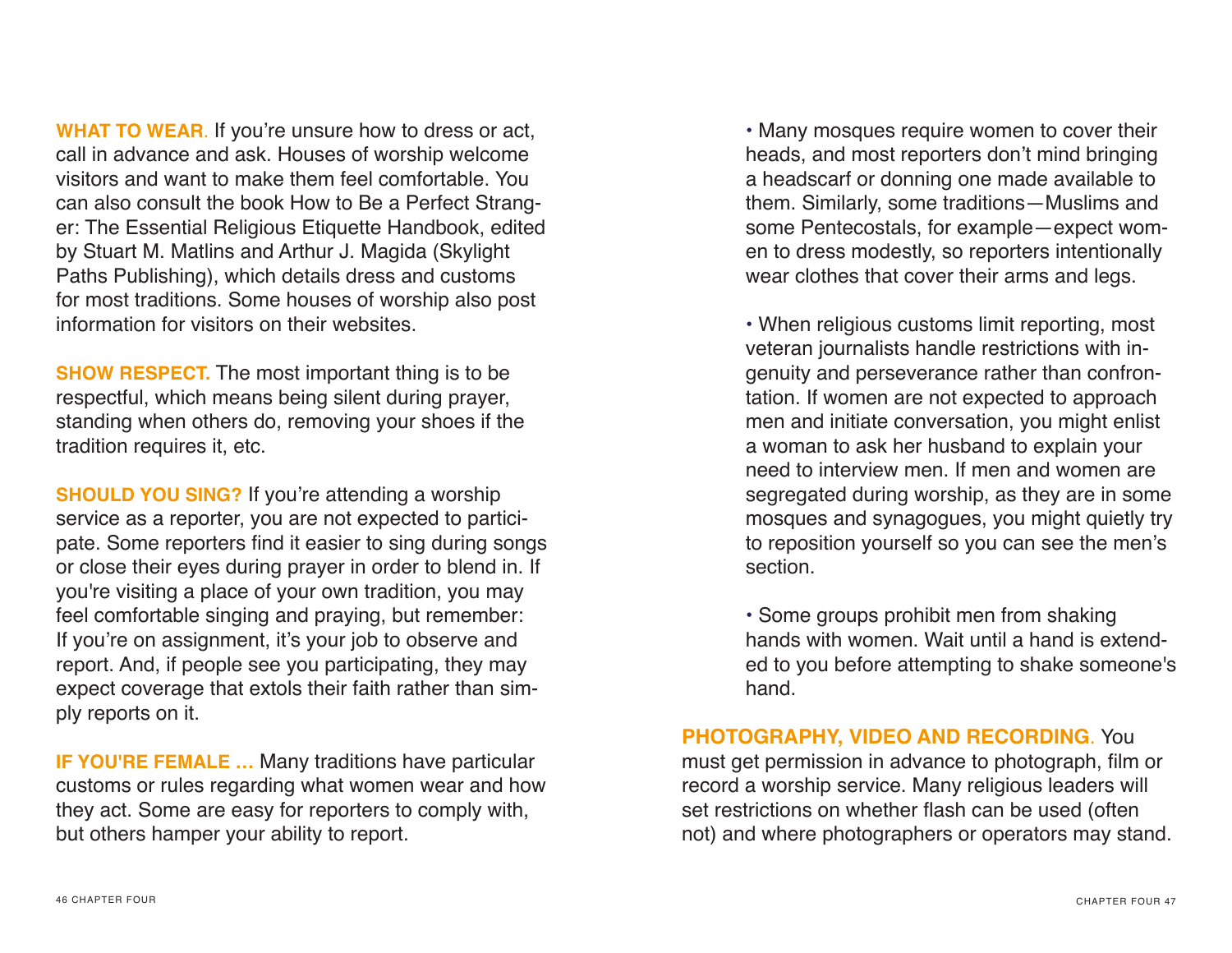They may restrict what can be filmed or recorded.

**TAKING NOTES.** Orthodox Jews frown on doing work on the Sabbath, and that includes taking notes. Reporters tell stories about running into restrooms to scribble notes or hiding notebooks under their coats.

**OFFERING?** Some reporters give small donations when entering a place of worship to be courteous; many do not. The decision is yours.

**CONVERSION.** Journalists sometimes become targets for conversion or are invited to join "altar calls," where people confess their faith. Such invitations are best handled with aplomb. Jeffrey Weiss of *The Dallas Morning News* has a standard reply when people ask if they can pray for his salvation: "I never turn down a prayer." If people persist journalists should feel free to be firm about not engaging in conversation.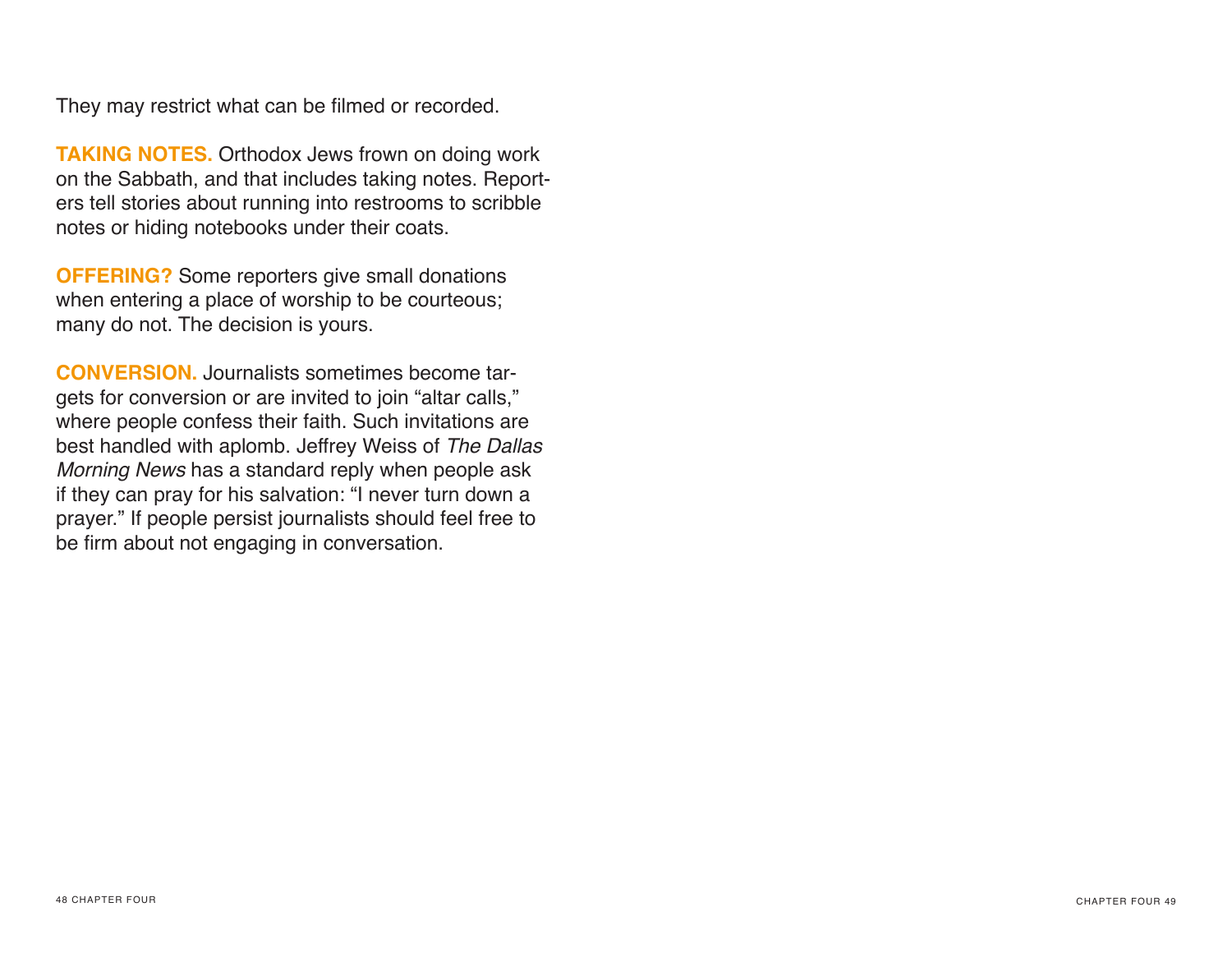CHAPTER FIVE

# **Religion outside the box**

*Spirituality, ethics and interfaith efforts*

**Faith and belief aren't based on buildings and institutions. Stories about faith and belief shouldn't usually** aith and belief aren't based on buildings and institube based on them, either.

Religion is increasingly being lived outside the walls of synagogues, mosques, churches and temples. Rela tionships among people of different faiths affect inter national, national and neighborhood affairs. In this age of increased individualism, people are expressing their spirituality in unusual and nontraditional ways. Many of today's best religion stories cover what happens when people live out their beliefs in everyday life, particularly when they interact with people who hold different be liefs. Others emerge when clashes of belief occur in public over such issues as religious holiday displays and government policies on scientific research. In this chapter, we'll explore four areas that represent fertile ground for stories on education, business, politics, pop culture, and beyond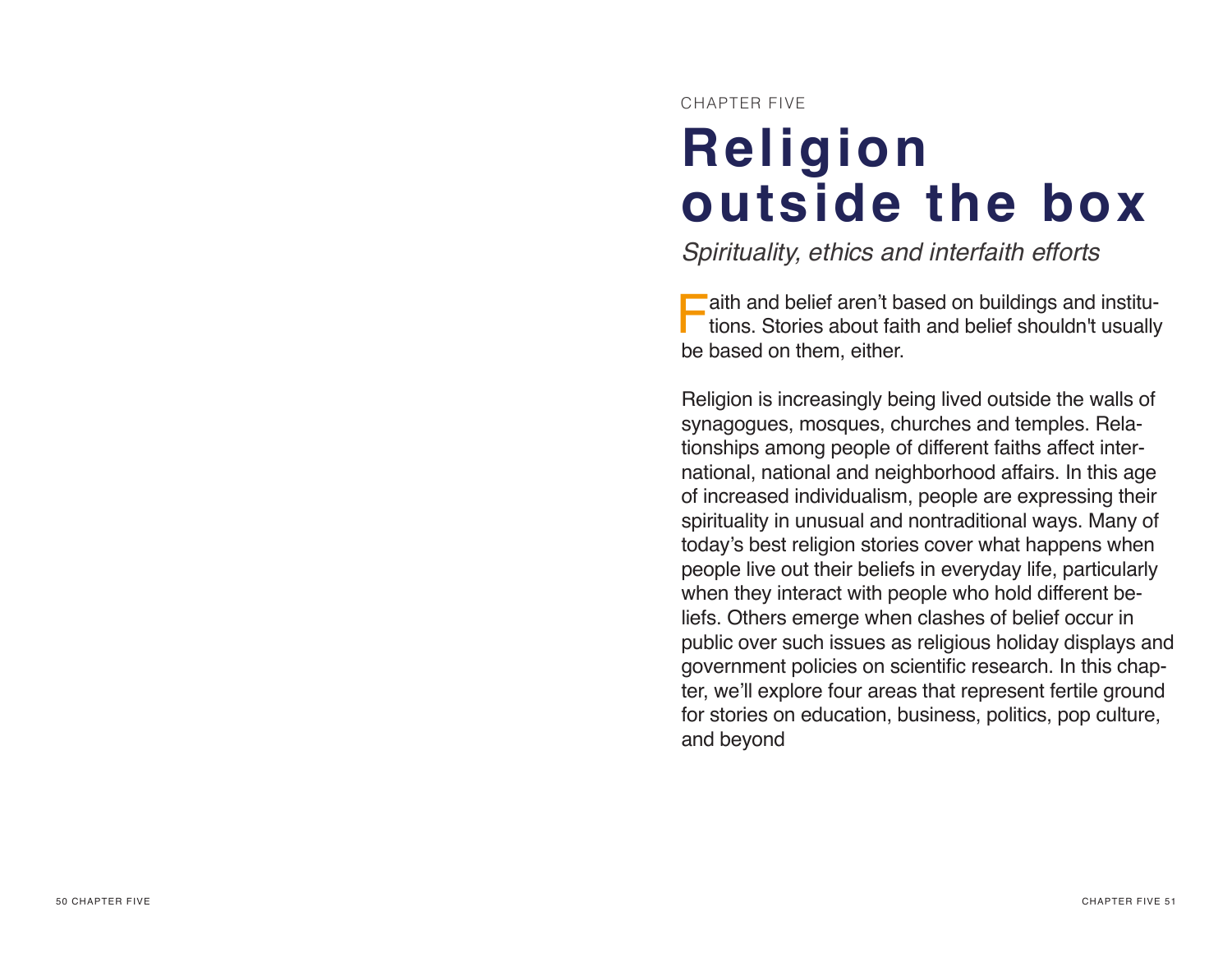#### **Spirituality**

Most religion coverage deals with institutions and the people who frequent them, but official institutions rarely provide an adequate portrait of faith. Journalists can complete the picture by asking people to explain how they express their beliefs in everyday life.

Good places to start include online forums, bookstores, conferences, yoga and meditation classes, volunteer efforts and clubs that may draw people with spiritual but not necessarily religious beliefs. Ask people you meet about rituals that sometimes take place outside of institutions including prayer, weddings, funerals, home altars, journaling, etc.

#### Ethics and values

Questions of ethics seem to be everywhere: government, schools, hospitals, religious institutions, science labs and journalism organizations. Few of the questions involve obvious answers, leaving us to puzzle over what's right, what's wrong and where to turn for moral standards. "Ethics and values" are talked about a lot, but in general terms. It's the specific circumstances that make for penetrating narratives.

Moral standards are drawn from a variety of sources professional codes of conduct, family values, human instincts and, often, religion. Journalists now have

more ways than ever to chronicle the ethical questions of our time. They should ask insightful questions, conduct thorough interviews and pay attention to details. They also can consult a wide range of experts in ethics to give perspective and context to the debates of the day.

Some ethicists' work is based on their religious beliefs, while other systems of ethics are secularly based. Compare perspectives between them, and also explore the ethical perspectives of different religions. On many topics, juxtaposing different faith traditions' moral standards can illuminate why right and wrong can be so difficult to determine in specific situations.

#### Interfaith efforts

For all of religion's talk of love and peace, religion reporters continually face the question: Can the world's religions learn to get along? Many of the world's most violent conficts are stoked by potent mixtures of religion and politics. These conficts are countered by the fact that more families and communities are made up of more members of different faiths. This interreligious mingling provides new personal avenues for understanding religion as well as confict.

> • With interfaith marriages, look for stories of adapted traditions or tensions in marriages, funerals, holiday celebrations, adoptions and the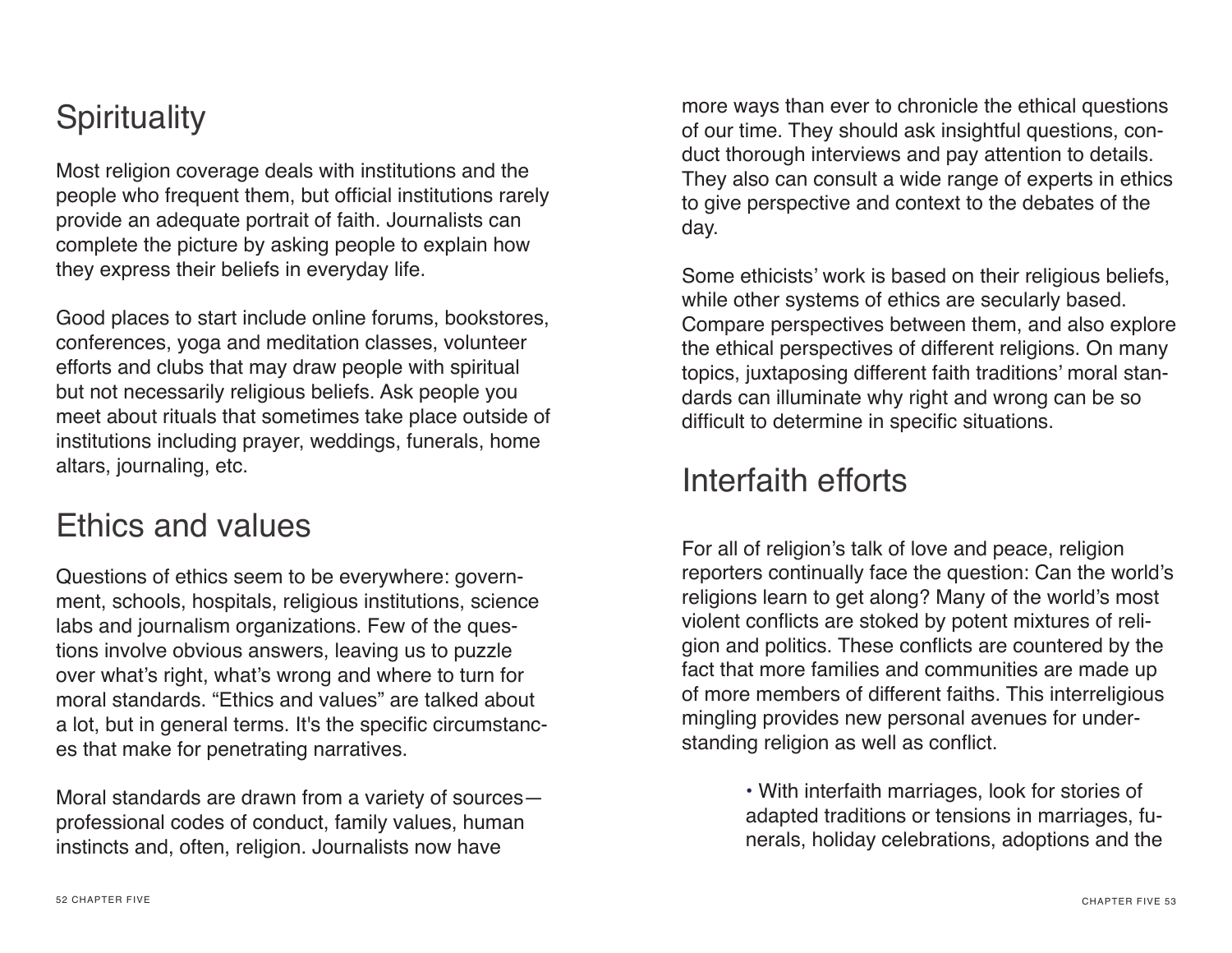religious education of children.

• Religious tensions often play out in pop culture or the public square through reactions to movies, television shows, music, public holiday observances, rites of passage and more.

• Some faith groups eagerly participate in interfaith efforts, including some Jewish groups, Sikhs and more liberal Christian denominations. They are willing to pray with other faiths without excluding them (such as by praying in Jesus' name). Others, particularly conservative Christians, shun interfaith events because they believe making their message acceptable to others requires watering down their own beliefs.

• Great stories can be found when faith groups are unexpectedly thrown together in a common cause (like helping victims of natural disasters) or when they form unlikely alliances. Most conservative Christians, Mormons and Muslims agree regarding same-sex marriage, for example, but disagree on much more. Sometimes, opinions do change, offering tales of transformation. Jews, Christians and Muslims have found that individual friendships can transcend differences over Middle East politics.

#### Resources

• Most denominations and religions have a person or office that monitors or oversees interfaith relations.

• Many cities have centers that intentionally bring together members of different faiths for dialogue.

• The KAICIID Dialogue Centre (King Abdullah Bin Abdulaziz International Centre for Interreligious and Intercultural Dialogue) based in Vienna encourages dialogue among followers of different religions and cultures around the world.

• The Council for a Parliament of the World's Religions (www.cpwr.org/), based in Chicago, sponsors interfaith dialogue and encourages cooperation among religious and spiritual communities and institutions.

• The United Religions Initiative (www.uri.org), based in San Francisco, promotes interfaith cooperation and ending religiously motivated violence. It has "cooperation circles" around the globe.

• Interfaith Youth Core (www.ifyc.org) based in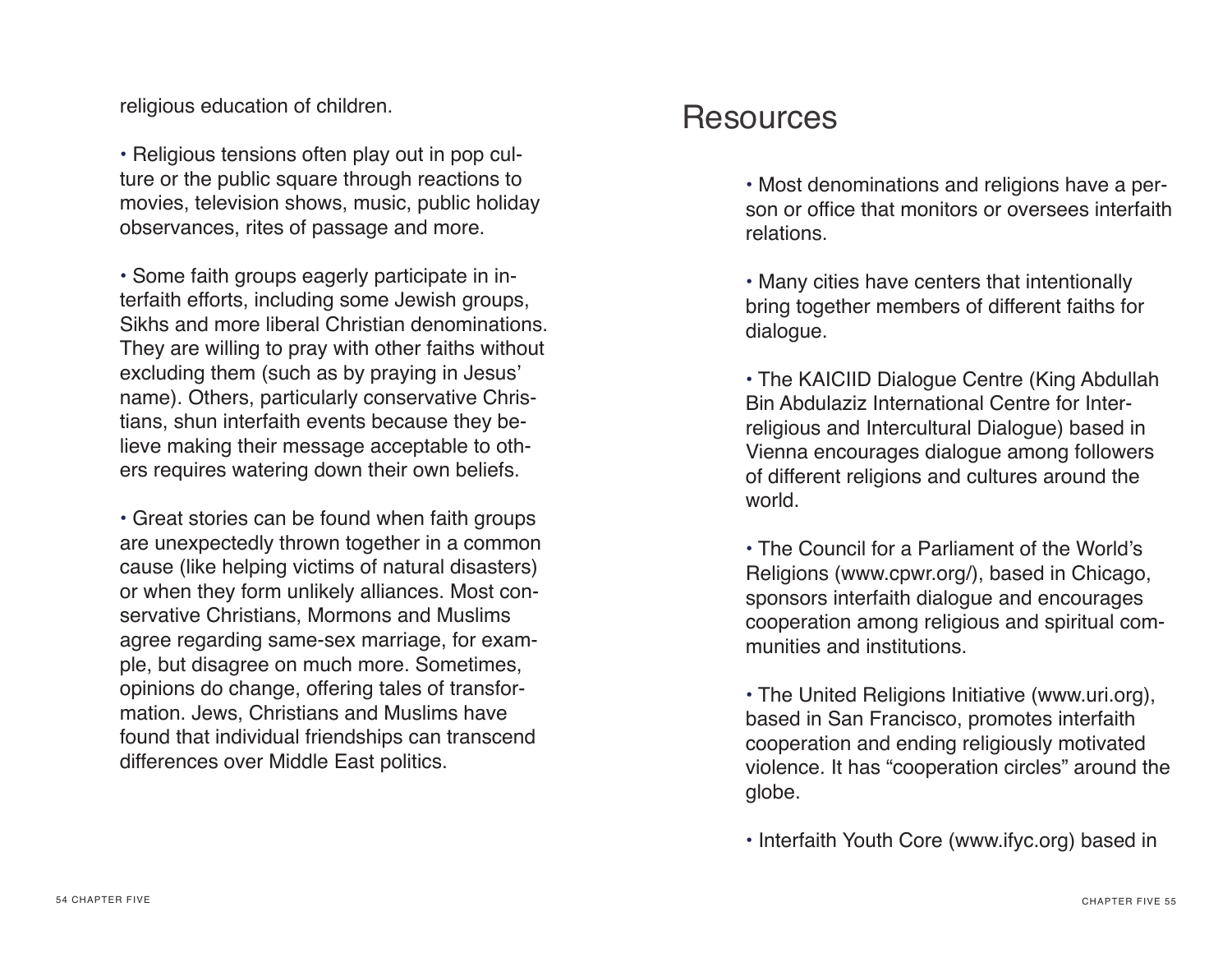Chicago brings together young people of different religious and moral traditions for cooperative service and dialogue around shared values.

• Religions for Peace (www.reiigionsforpeace.

#### **I N T O THE MIX**

Pew Research Center's 2016 report found that one-in five U.S. adults were raised in Interfaith homes. Additionally, 12% were raised by one person who was religiously affiliated, and one who was not. Yet, mixed religious backgrounds

org) an international coalition and network of religious representatives dedicated to promoting peace.

## Religion in the public square

The most telling religion stories aren't usually hidden inside churches, synagogues, mosques or temples. They're out in public,

where people of all different belief systems mix and mingle. They happen in schools, neighborhoods, workplaces, hospitals, government meetings, theaters, courts, science labs, football stadiums and more. Often stories begin when one person lives out his or her beliefs in a way that feels uncomfortable or unfair to others. Sometimes they occur when someone asks for an accommodation to practice faith — such as a student who wants to wear her hijab despite rules against head coverings or an inmate who requests a special diet.

Internationally, public debate or discussion may be limited, however. Although a 2016 Pew Research Center report entitled "Trends in Global Restrictions on Religion" found an overall decline in religious hostilities and restirctions, religion-related terrorism continues to rise and brutal attacks on journalists or bloggers of certain faiths continue. Pew found that of the 198 countries studied, nearly one-fourth of them had high levels of religious restrictions. In fact, 77% of the world lives in a place where freedom of religion or belief is restricted, often affecting free speech due to hate speech and blasphemy. Journalists should be aware of this fact and research the nuances of laws, faith and politics in the regions on which they are reporting.

Religious freedom is enshrined in many other countries' constitutions, but just because it's written down in places like North Korea certainly doesn't mean it's being protected. In practice, government restrictions and social hostilities often restrict how people live out their beliefs. Journalists must look beyond propaganda, speaking with citizens, faith leaders, academics and non-governmental organizations for a more accurate picture of facts on the ground.

Several international declarations and covenants have been drafted to protect religious freedom. Article 18 of the Universal Declaration of Human Rights guarantees everyone "the right to freedom of thought, conscience and religion; this right includes freedom to change his religion or belief, and freedom, either alone or in com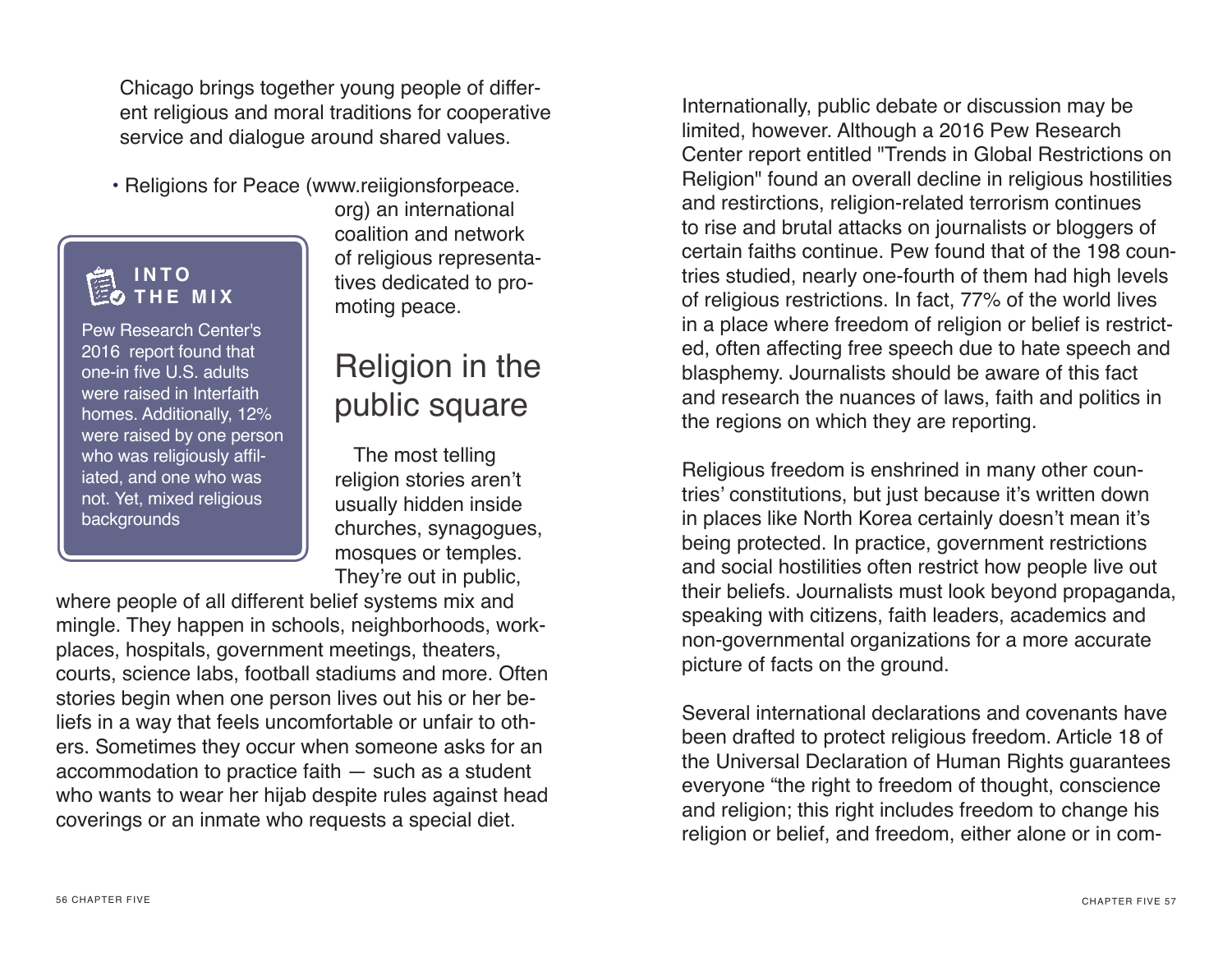munity with others and in public or private, to manifest his religion or belief in teaching, practice, worship and observance." Article 18 of the International Covenant on Civil and Political Rights provides similar protections with the caveat that "freedom to manifest one's religion or beliefs may be subject only to such limitations as are prescribed by law and are necessary to protect public safety, order, health, or morals or the fundamental rights and freedoms of others." Many disputes that involve this balancing of rights end in increased restrictions on the media.

The most obvious restrictions reporters face when covering religion in some countries are legal ones. Constitutions and laws prohibiting apostasy, blasphemy and defamation of religion are often used to muzzle the press and free expression.

Some journalists also fear social and political backlash when broaching religious topics. Faced with these legal, social, political and economic constraints, journalists and bloggers should be cautious when covering cover sensitive religious issues in their countries and abroad.

#### CHAPTER SIX

# **Issues for reporters and editors**

#### Transparency, disagreement and conficts

**Political journalists who begin covering religion beat** express surprise when sources start asking them about their religious beliefs. If they weren't asked how they voted, why should they be asked where — or whether — they worship? Religion is an intimate, emotional and revealing topic, which is one reason it makes for such great stories. It's also the reason that sources and media audiences will be interested in what you believe. After all, journalists report on facts, but religions are based on beliefs that can't be proved or disproved. People's religious beliefs affect the way they vote, raise their children and spend their time and money. Why shouldn't they also affect their work as journalists?

People who report on religion can be sure of two things: Sources will ask about your own beliefs, and you will have to report about people whose beliefs you disagree with. While ethics and conficts of interest are important topics for all journalists, religion journalists will find there are special considerations on the religion beat. Here is some guidance on how to handle questions when they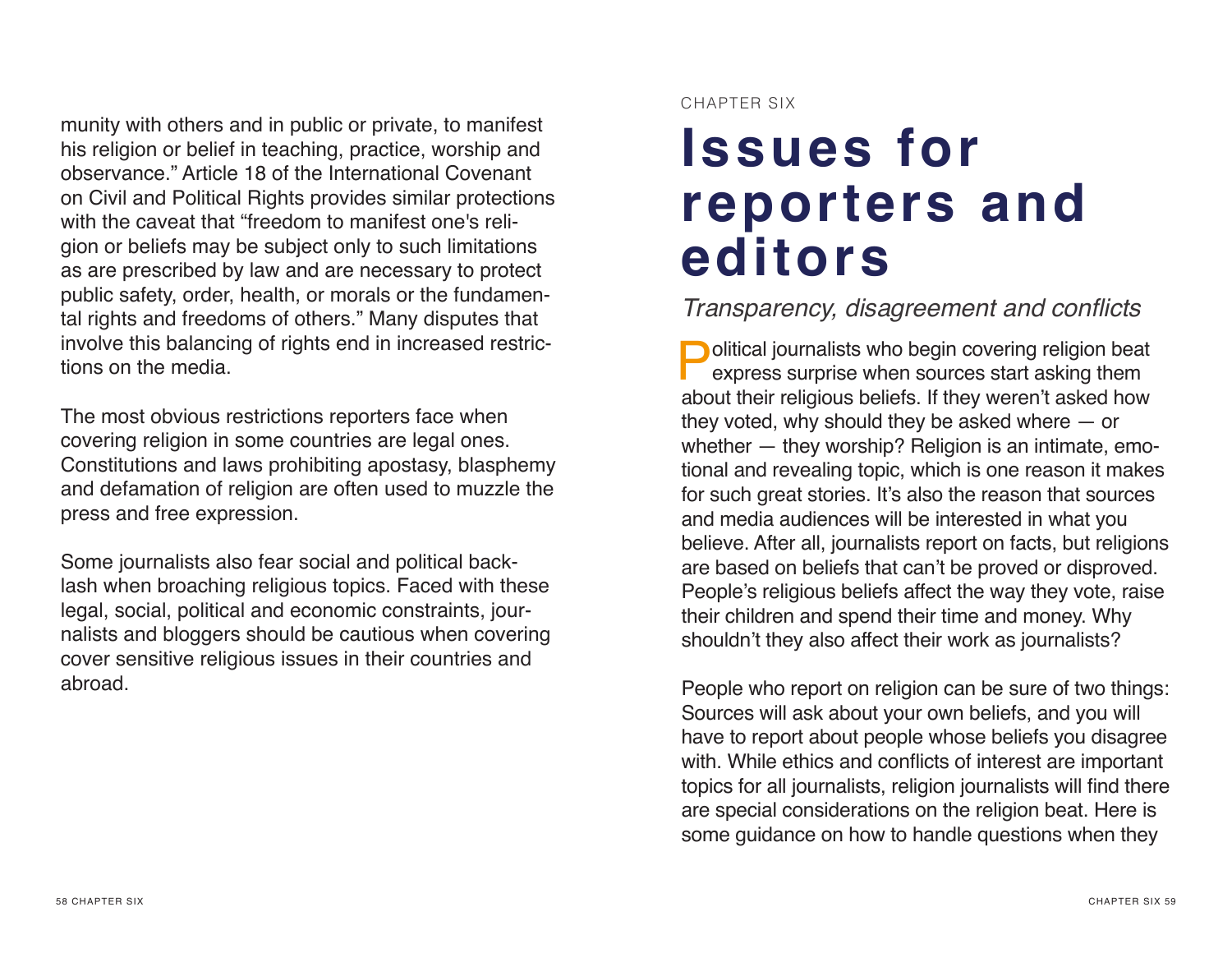## Revealing personal beliefs

Veteran religion reporters have various ways of responding to questions about their own faith. There's no single right way to respond; every person has to handle the question in a way that feels comfortable to him/ her. Some journalists also find they answer the question differently over time or in different situations. Some options:

**BE UPFRONT.** Say what your faith is and where you worship. Some reporters say that they feel they need to be honest and open with sources because they are asking sources to be honest and open with them. It is a way to build trust.

**ANSWER IN GENERAL TERMS.** Say, "I'm Christian" or "I'm Jewish" or "I'm Muslim," but leave it at that and quickly begin the interview.

*ASK WHY THE PERSON WANTS TO KNOW.* You may want to tailor your response to the person's agenda. Are they trying to figure out if you're on "their side"? Or is it a casual question that doesn't carry weighty baggage? Some reporters justify not revealing details by telling sources they worry that if their tradition is the same as the source's, the source will expect favorable coverage; but, if their tradition is different, the source won't feel they can trust them.

**IS SALVATION AT STAKE?** Veteran religion reporter, Julia Lieblich, offers this anecdote: "When asked, 'Are you a Christian?' the writer replied, 'I don't like to talk about my religion when I am working. But if you are wondering whether I will be sensitive to the beliefs of Christians, the answer is yes.'"

**DEFLECT, OR REFUSE TO ANSWER.** Some reporters say, "The most important thing you need to know is that I will listen to you and that I am committed to representing your faith accurately and fairly. This interview is about your faith, not mine."

**CHALLENGE ASSUMPTIONS.** Some reporters fnd that because of their name, appearance or ethnicity, sources assume they belong to a particular faith. Sometimes they challenge (or affirm) that assumption, explaining that they won't assume anything about the interview subject.

**CONSIDER WHERE YOU ARE.** Journalists in some countries report that they are asked about their faith in almost every interview; journalists elsewhere say the question comes up only occasionally.

**USE HUMOR.** You can always say, "I'm still considering," or "It depends on how this interview goes!" if you'd rather not answer.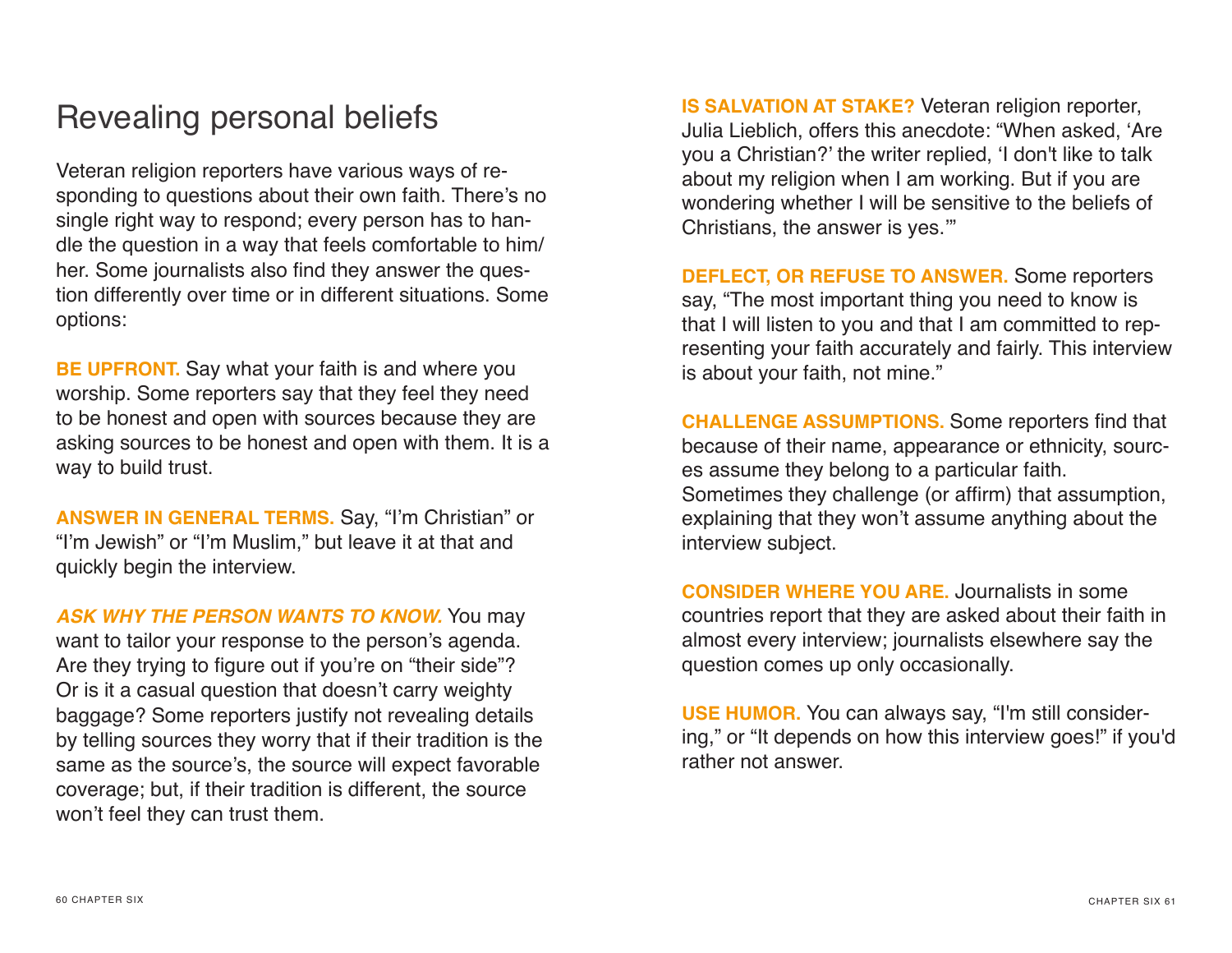## Reporting on people you disagree with

Most journalists have had plenty of practice reporting about people they disagree with. Religion introduces a new intensity to that challenge. It's one thing to be a political reporter who votes for one party and interviews candidates of another. It can be another when a reporter's sacred beliefs are ridiculed by a person who's likely to be the lead story. Reporters have many ways of deftly handling such situations:

> • Remember that your job is to report, not to comment or judge.

• Add context. Context doesn't have to take much time or space. Accurately characterizing a person's beliefs by quoting an expert or a fact can quickly show readers/viewers/listeners whether the person is on the fringe or in the mainstream, how much support he has or how much opposition he faces.

• Represent the other side(s). Fairness demands that claims are balanced by counterclaims. Don't let a person's quotes or accusations stand alone. If there's another view, state it or quote it, and try to characterize how prevalent each view is. This is much easier now that surveys of religious beliefs are instantly accessible on the Internet.

• Truth doesn't require falsity. Jeffrey Sheler, who covered religion for U.S. News & World Report, suggests remembering what he heard two religious leaders in dialogue say: "Being true to one's faith does not require being false to another's."

• Bow out if necessary. If you can't accurately and fairly report on someone you disagree with, consult your editor/producer and ask to be removed from the story.

## Conflicts of interest

Every journalist encounters a confict of interest at some point, but there are special considerations when it comes to religion. In general, reporters don't join organizations that they cover, but prohibiting a journalist from belonging to a religious group violates that person's right to practice religion freely. Thus, religion journalists can practice a faith without violating any ethical guidelines — in fact, being a member of a religious group can add insight into reporting. Some editors expect that you do not report on your own faith tradition, but in most cases, it's nearly impossible to avoid. Whether you're the religion reporter or the education reporter, if you belong to a faith you may have to do stories that involve that faith.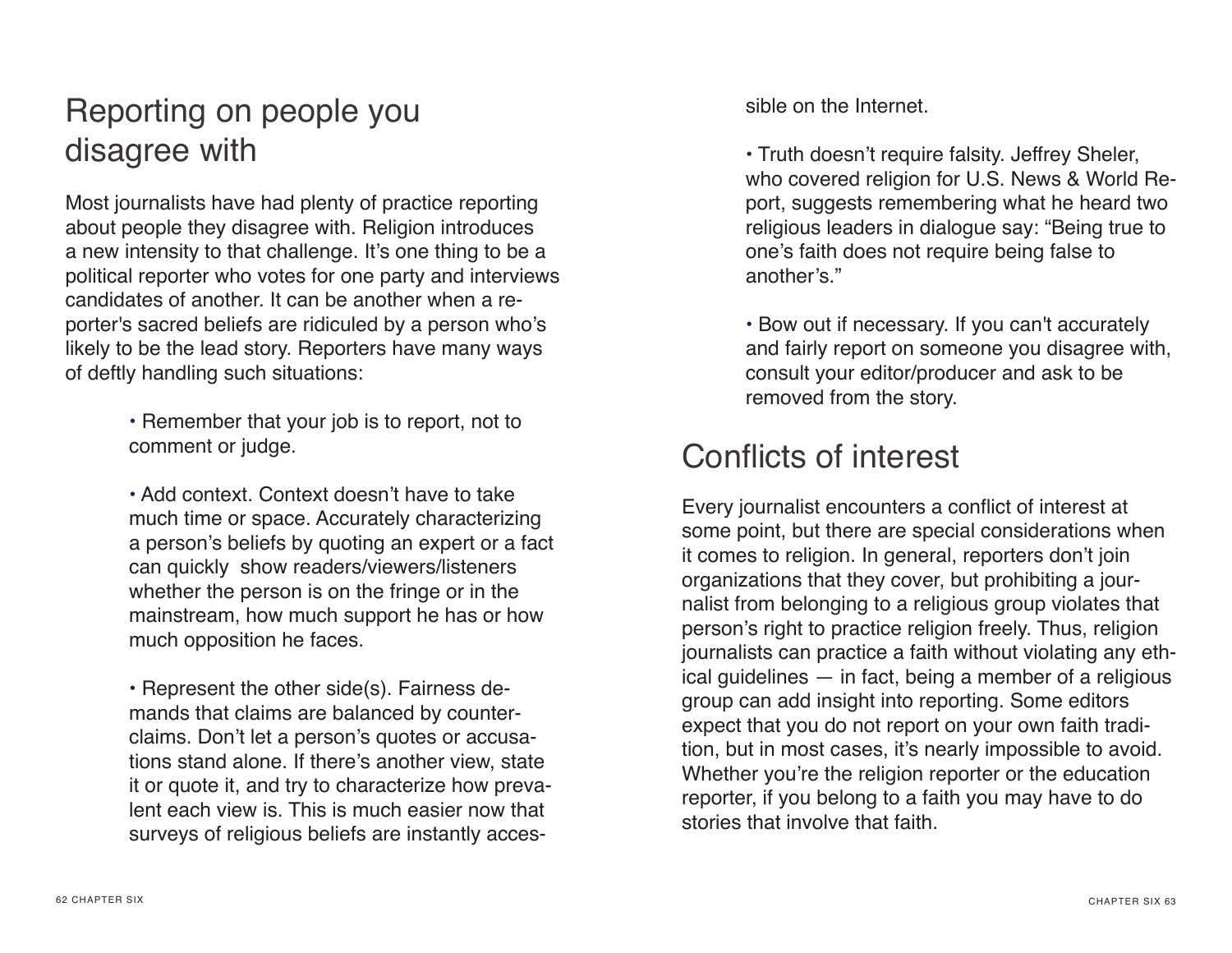Some journalists may wonder: If you feed homeless people at a shelter once a month with your faith community, should you avoid writing about homeless people? If you're in a choir, should you avoid writing about debates over contemporary vs. traditional music? If you're a Sunday school teacher, should you avoid writing about religious education? The answer is no; it is perfectly acceptable to report on religious activities that you participate in, as long as you are not reporting on your own choir or Sunday school class.

There are, however, some things you should avoid:

- Reporting on your own congregation or place of worship in any way.
- Promoting your faith tradition above others or endorsing its beliefs in any way.
- Profling people you know through your religious life.

• Reporting on issues for which you're involved in advocacy on behalf of your faith group. It's one thing to profle a homeless person if you feed homeless people; it's another if you are representing your church in lobbying the city council to build a new homeless shelter.

• Reporting on issues from which you cannot separate your religious beliefs. For example, if your tradition teaches that homosexuality is a sin and you do not feel you can impartially write about debates on gay ordination, you should recuse yourself from coverage.

• Any leadership position that would compromise your ability to report impartially about a religious tradition.

## **Ethics**

It doesn't take long for religion journalists to discover that they will end up reporting on plenty of saints who are sinners. In other words, some religious

#### **E T H I C S ADVICE**

Avoid stereotyping by race, gender, age, religion, ethnicity, geography, sexual orientation, disability, physical appearance or social status.

— SPJ Code of Ethics

people may do tremendous good for others even though they embezzle money or are drug addicts or sexual predators.

You're not expected to be a saint to report on religion, but it's best to be clear about your ethical standards. If your media organization has ethical guidelines, become familiar with them and follow them. The Society of Professional Journalists posts its Code of Ethichs